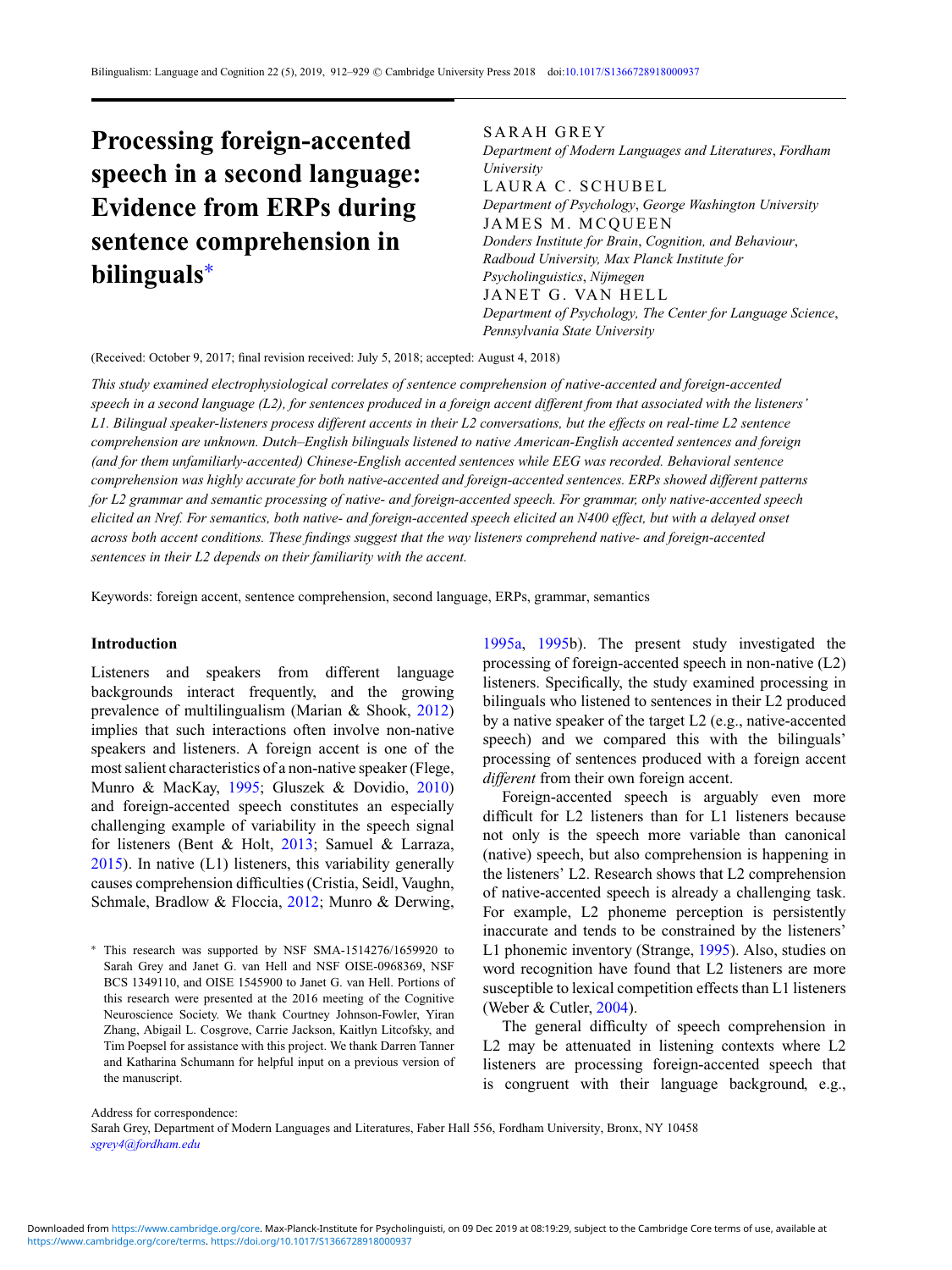Chinese L1–English L2 listeners processing Chinese-English accented speech, compared to native English accented speech. This attenuation has been termed the INTERLANGUAGE SPEECH INTELLIGIBILITY BENEFIT (e.g., Bent & Bradlow, 2003; Hayes-Harb, Smith, Bent & Bradlow, 2008; Imai, Walley & Flege, 2005).

Such work has mainly focused on L2 listeners who are processing speech in native-accented and L1-congruent foreign-accented conditions. Few studies (e.g., Lev-Ari, Heugten & Peperkamp, 2017; Weber, Di Betta & McQueen, 2014) have explicitly examined how L2 listeners process foreign-accented speech that is different from (incongruent with) their own L1 background, for example, Dutch L1–English L2 listeners processing Chinese-English accented speech. With increasing globalization and international communication many L2 speaker-listeners process a variety of foreign accents in their daily conversations. More research on the effects of foreign accent incongruence is needed to understand the full range of contexts of speech comprehension in L2 that exist in the real world, including contexts where L2 speakers and listeners do not share an L1 background. Moreover, existing research on speech comprehension in L2 has assessed lexical comprehension (e.g., Hayes-Harb et al., 2008; Larraza, Samuel & Oñederra, 2016; Xie & Fowler,  $2013$ ) – with little attention paid to sentence-level comprehension, which requires the integration of multiple sources of linguistic information and may show effects distinct from those documented for lexical comprehension. Finally, previous studies have measured only behavioral indices of L2 lexical comprehension of foreign-accented speech, so possible effects of accented speech on the neural correlates of language comprehension in L2 are largely unknown. The current study directly examines L2 sentence comprehension with respect to foreign accent incongruence to shed light on these issues. Specifically, the current study addresses the aforementioned limitations of existing research by examining the neural correlates of sentence comprehension of native- and foreign-accented speech in L2, for L2 listeners who are processing sentences produced in a foreign accent that is different from that associated with their L1, i.e., Dutch L1–English L2 bilinguals who listen to Chinese-accented English sentences.

# *Event-related potentials and foreign-accented sentence comprehension*

In this study, we used the event-related potential (ERP) technique, which makes it possible to study neural activity associated with sentence processing with millisecond timing precision (for reviews, see e.g., Kaan, 2007; Swaab, Ledoux, Camblin & Boudewyn, 2012). This study tested grammar and semantic processing during sentence comprehension. ERP research on language often employs a well-established violation paradigm (Kaan, 2007) whereby the electrophysiological brain response to language errors, such as semantic anomalies or grammatical violations, is compared to correct items. This reveals information on the neural correlates of language processing.

In ERP research on language, the P600 is a common ERP effect found in response to violations of L1 grammar (e.g., Osterhout & Nicol, 1999). P600s are also reliably elicited in L2 speakers, though their elicitation seems to depend on a number of variables, such as L2 proficiency, age of acquisition, and cross-linguistic similarity (for reviews see Morgan-Short, 2014; Van Hell & Tokowicz, 2010). P600s are characterized by a posterior scalp distribution and tend to occur around 500– 800 ms post-stimulus onset (i.e., after the onset of the target word). The P600 effect is generally accepted as reflecting reanalysis or repair processes during language comprehension (e.g., Kaan, 2007). In the present study, we tested grammatical processing of pronouns, which have elicited P600s in some studies (e.g., Filik, Sanford & Leuthold, 2008) but in other studies have elicited frontal negativities in the range of 270 ms–1500 ms poststimulus (Grey & Van Hell, 2017; Nieuwland, 2014). This frontal negativity, called an Nref, is believed to reflect searching in memory for the proper antecedent or attempts at resolving referential ambiguity (e.g., Nieuwland, 2014; Van Berkum, Zwitserlood, Bastiaansen, Brown & Hagoort, 2004; note that to our knowledge the Nref has not previously been examined in L2 speakers).

With regard to semantic processing, violations of lexical/semantics (such as in example sentence 1b, see Methods) elicit a centro-parietal negativity around 300– 500ms post-stimulus, termed the N400 effect. This effect is understood to reflect lexical/semantic access and integration processes (for a review see Kutas & Federmeier, 2011). While L2 grammar processing (P600s; possible Nrefs) is quite variable regarding whether L2 speakers will show L1-like ERP effects, N400s are commonly observed during L2 semantic processing (for review Bowden, Steinhauer, Sanz & Ullman, 2013).

It is only within the last 5 years that the well-established ERP correlates of sentence processing have been probed in relation to the potential effects of foreign-accented speech, and this work has only examined L1 processing – that is, a native listener processing native-accented as compared to foreign-accented sentences (Grey & Van Hell, 2017; Hanulíkova, Van Alphen, Van Goch & Weber, 2012; Romero-Rivas, Martin & Costa, 2015, 2016).

Hanulíkova et al. (2012) tested semantic and grammatical processing in native Dutch listeners during comprehension of Dutch sentences that were produced by a native Dutch accented speaker and a foreign Turkish-Dutch accented speaker. In their study, N400s to semantic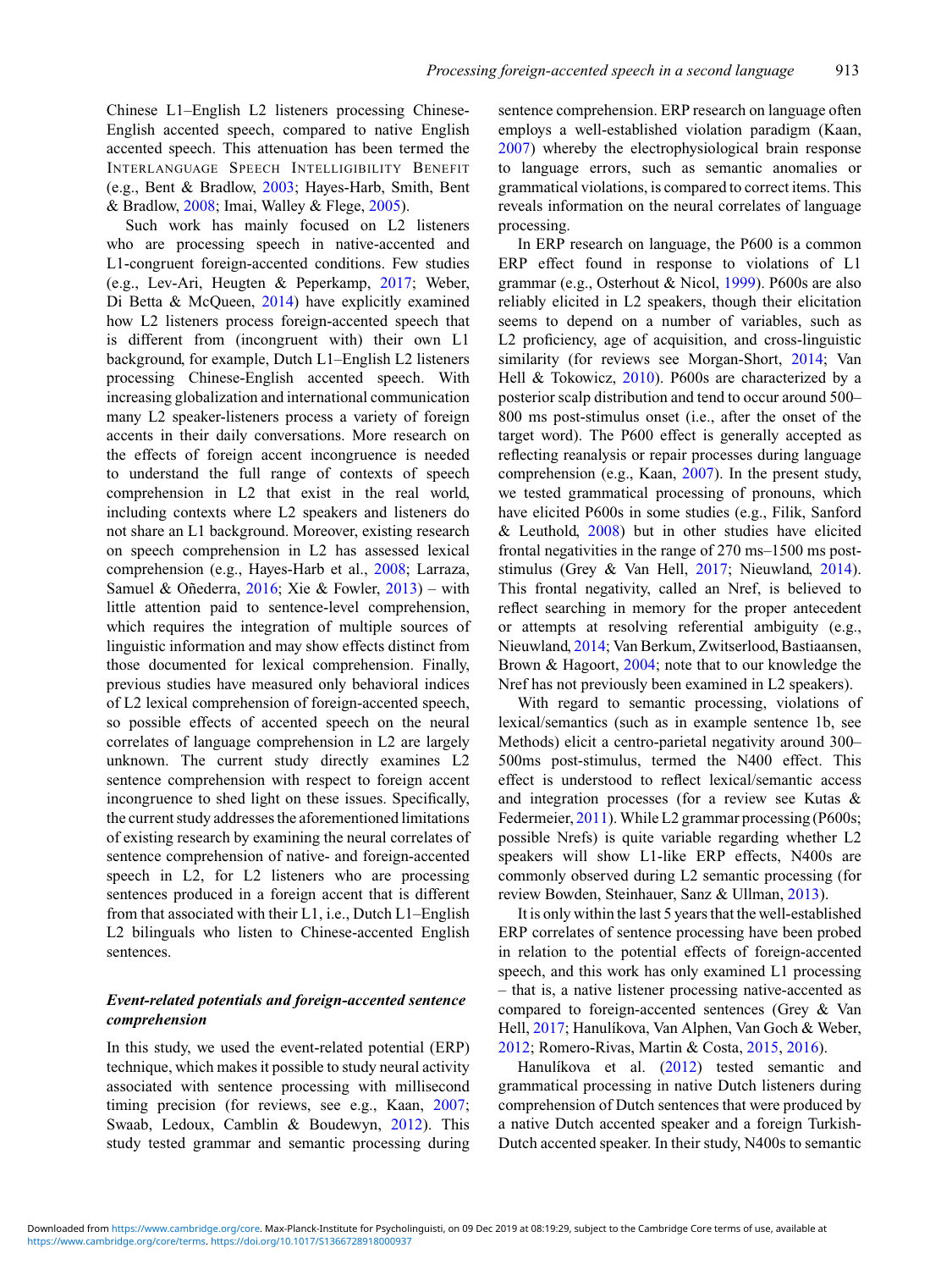anomalies were not different in timing or magnitude between native- and foreign-accented speech, though they showed a broader distribution for Turkish-Dutch foreignaccented speech compared to native Dutch-accented speech. For grammatical processing, the authors observed P600s to Dutch agreement errors compared to correct agreement at the beginning of the experiment for only the native-accented condition. There were no ERP effects for foreign-accented grammar errors. Hanulíkova et al. (2012) interpreted the similar N400s in the two accent conditions as evidence that the effect "was not modulated by the accent of the speaker" (p. 884) and that the listeners did not experience comprehension difficulties with the foreign-accented speech. For grammar, Hanulíkova et al. (2012) concluded that the listeners' high familiarity with the Turkish-Dutch foreign accent had led them to adjust their expectations about grammatical well-formedness of Turkish-accented Dutch, since the target error examined in the study is common for Turkish-Dutch L2 speakers. Indeed, when asked to identify the foreign accent at the end of the experiment, more than 80% of the listeners correctly identified the foreign accent as Turkish.

A recent study by Grey and Van Hell (2017) also tested semantic and grammatical processing in L1 listeners. However, unlike the Hanulíkova et al. listeners, the L1 listeners in Grey and Van Hell (2017) had very little familiarity with the target foreign-accented speech condition (Chinese-accented English). Grey and Van Hell examined the processing of semantic anomalies and pronoun mismatches (i.e., grammar errors) in L1 English listeners during sentence comprehension of native American-English accented speech and foreign Chinese-English accented speech. For semantic processing, the authors observed a robust N400 in the native-accented condition, and a reduced and delayed N400 in the foreignaccented condition. For grammar, the results showed an Nref to native-accented pronoun mismatches, but no comparable ERP effects for foreign-accented pronoun mismatches. However, only 30% of these listeners were able to correctly identify the foreign accent of the study, in stark contrast to the 80% of listeners in the study by Hanulíkova et al. (2012). When the authors examined the ERP effects in more detail by dividing the L1 listeners into those who could identify the foreign accent and those who could not, a more nuanced pattern emerged for grammar processing. The listeners who could identify the foreign accent indeed showed an ERP response to foreign-accented grammar errors, though rather than an Nref the effect was more similar to an N400 response. The listeners who could not identify the foreign accent ( $\sim$  2/3 of the sample) showed no ERP effect for grammar. Results for semantic processing did not depend on accent identification. Moreover, behavioral comprehension was similarly high for both sub-groups. These findings indicate that the neural correlates of sentence processing are influenced by foreign-accented speech, and that, especially for grammar, listeners' familiarity with and knowledge about the foreign accent affect sentence processing, at least for listeners who are processing native- versus foreign-accented speech in their native language.

To our knowledge, no study has tested L2 processing of native- as compared to foreign-accented sentences using the ERP technique to assess the effects of accented speech on the neural correlates of sentence comprehension in L2. And as mentioned above, there is very little research, in general, on the effects of foreign accent incongruence on L2 processing, but such research is necessary to elucidate the full range of speech comprehension contexts in L2 that exist in communicative settings in a global society.

In the present study, we gathered ERPs during L2 processing of native- and foreign-accented sentences that were either grammatically and semantically correct, or contained errors in semantics or grammar (further design details are below). We presented these sentences to non-native English listeners (Dutch–English bilinguals) whose accent was incongruent with the target foreignaccented speech condition (Chinese-accented English). For processing of pronouns, if L2 listeners engage similar grammatical processes as L1 listeners, and their processing is not markedly affected by accentedness, then pronoun processing should show an Nref (and/or P600) for native- and foreign-accented sentences. Alternatively, if incongruent foreign-accented speech poses a significant challenge for L2 grammatical processing of pronouns (recall that L2 grammar processing has generally been found to be quite variable; for review, see Van Hell & Tokowicz, 2010), then L2 listeners may show either no ERP effects for foreign-accented speech or a qualitatively different pattern from native-accented speech, e.g., an N400-like response. For semantics, we predict that L2 listeners engage similar semantic processes as L1 listeners, as has been frequently observed in semantic processing during L2 sentence comprehension; for review, see Bowden et al. (2013). Specifically, L2 listeners are predicted to show N400s for native- and foreign-accented sentences, possibly with similar onsets for both accent conditions (as found by Hanulíkova et al., 2012), or with a delayed onset in the foreign-accented relative to the nativeaccented condition (as found by Grey & Van Hell, 2017).

# **Methods**

#### *Participants*

Participants were 39 native Dutch speakers who were highly proficient in L2 English, as assessed by the tests summarized in Table 1. All were students at Radboud University Nijmegen, the Netherlands, a highly multilingual context. Fourteen participants were excluded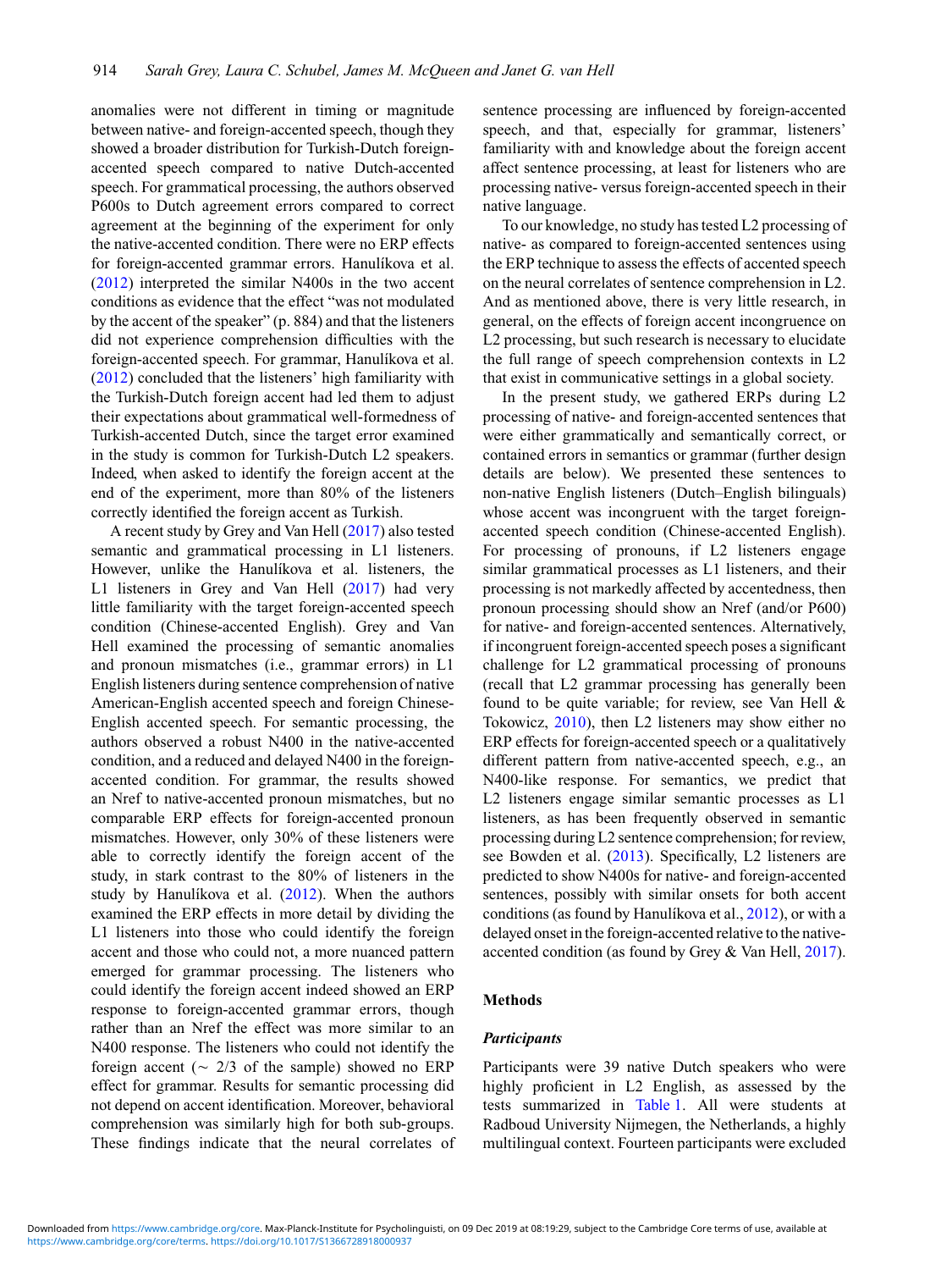| $N = 25$                 | $\boldsymbol{M}$ | SD   | 95% CI         |
|--------------------------|------------------|------|----------------|
| AoE to English           | 6.44             | 1.92 | [5.64, 7.20]   |
| Age of onset of          | 10.56            | 1.29 | [10.12, 11.08] |
| English instruction      |                  |      |                |
| (in years)               |                  |      |                |
| Years of formal          | 8.48             | 1.96 | [7.80, 9.28]   |
| English study            |                  |      |                |
| English verbal fluency   | 38.44            | 6.90 | [35.88, 41.11] |
| Dutch verbal fluency     | 49.88            | 7.32 | [47.04, 52.84] |
| English MELICET          | 42.44            | 3.86 | [40.88, 43.95] |
| score                    |                  |      |                |
| Proficiency self-ratings |                  |      |                |
| English speaking         | 7.28             | .98  | [6.88, 7.67]   |
| English listening        | 8.56             | .87  | [8.20, 8.88]   |
| English reading          | 8.44             | .87  | [8.08, 8.76]   |
| English writing          | 7.40             | .91  | [7.08, 7.76]   |
| Dutch speaking           | 9.72             | .46  | [9.52, 9.88]   |
| Dutch listening          | 9.84             | .37  | [9.68, 9.96]   |
| Dutch reading            | 9.76             | .44  | [9.56, 9.92]   |
| Dutch writing            | 9.52             | .59  | [9.28, 9.72]   |
|                          |                  |      |                |

Table 1. *Descriptive information on the Dutch-English L2 listeners*

Notes. Values reported are means (M), standard deviations (SD), and [95% confidence intervals].  $AoE = age$  (in years) of first exposure to English. Verbal fluency represents number of tokens produced in 30 seconds for each of four semantic categories. MELICET = Michigan English Language test, maximum possible score = 50. Proficiency ratings based on a scale from 1-10 where  $10 =$  perfect.

from analysis due to excessive artifacts in the raw electroencephalogram (EEG) data (8), technical difficulty with the EEG system (3), or neuropsychological disorder (3). Therefore, data from 25 Dutch–English listeners (mean age: 21.9,  $SD = 5.1$ ; 9 males) were analyzed. None reported a history of learning, hearing, or neuropsychological disabilities and all were right-handed as assessed by an abridged version of the Edinburgh Handedness Inventory (Oldfield, 1971).

# *Materials*

# *Stimuli and sentence listening task*

The stimuli were the same as those used in Grey and Van Hell (2017): 240 declarative sentences that were grammatically and semantically well-formed, or matched sentences that had an error either in subject pronouns (he/she; example 1a) or semantics (i.e., were semantically anomalous; example 1b). For a complete list of the sentence stimuli see Appendix A.

(1) a. Grammar: Thomas cooked dinner last night since **he/∗she** was the only person not studying.

# b. Semantics: Anna stapled the entire stack of **papers/∗salads** together before closing the box.

Subject pronouns were selected as the grammar target because they are a common error in Chinese–English bilinguals (e.g., see grammaticality judgments reported by Johnson & Newport, 1989), but such errors are uncommon in Dutch–English bilinguals since Dutch and English have comparable pronominal systems (e.g., Van Hell, Verhoeven, Tak & Van Oosterhout, 2005). All sentences were pre-recorded by two female speakers, one with a standard American-English accent and one with a Chinese-English accent. The speakers were chosen based on accent ratings from a separate group of 32 native English listeners living in the United States. The English accented speaker had a mean accent rating of 1.7 ( $SD = .77$ ) on a Likert scale where  $I = no$  accent and *7* = *very strong accent*; the Chinese-English accented speaker had a mean accent rating of  $5.6$  (*SD* = .92).

During stimulus design, all sentences were normalized for intensity to 75 dB (see also Note 1).<sup>1</sup> For the nativeaccented speaker, mean sentence duration was 3234 ms  $(SD = 486, 95\% \text{ CI}$  [3190, 3277]) and for the foreignaccented speaker mean sentence duration was 4384 ms (*SD* = 791, 95% CI [4313, 4455]). These mean durations were significantly different,  $F(1,479) = 765.75$ ,  $p \le$ .001,  $\eta_p^2 = .62$ . For the grammar (pronoun) items, mean native-accented speaker pronoun duration was 117 ms (*SD* = 33, 95% CI [111, 123]) in correct sentences and mean duration in pronoun error sentences was 121 ms (*SD* = 35, 95% CI [115, 123]). Mean foreignaccented speaker pronoun duration was  $233 \text{ ms}$  (*SD* = 82, 95% CI [218, 247]) in correct sentences, and in error sentences was 234 ms (*SD* = 79, 95% CI [219, 248]). The results from an ANOVA on durations with Accent (native, foreign) and Well-formedness (correct, error) as withinsubjects factors showed that foreign-accented pronouns were longer in duration than native-accented pronouns (main effect of Accent,  $F(1,119) = 706.62$ ,  $p < .001$ ,

<sup>&</sup>lt;sup>1</sup> The main speech characteristic of interest in this study was speaker accent: native versus foreign. There are of course other variables by which speakers vary, and one of these is pitch. Speakers with higher *F0* (fundamental frequency) have been found in behavioral research to be preferred relative to lower *F0* speakers, and higher *F0* speech may be more salient than lower *F0* speech (e.g., Machado, Duarte, Teles, Reis & Rebelo, 2012; tested native listeners hearing [synthesized] native speech signals). The mean *F0* of the native-accented speaker was 192.04 ( $SD = 7.95$ ) and the mean *F0* of the foreign-accented speaker was 196.05 ( $SD = 9.27$ ). These pitch signals between the two speakers are descriptively highly similar, though the foreign-accented speaker's pitch is higher than the native-accented speaker,  $F(1,958) = 51.830$ ,  $p < .001$ . Considering the aforementioned evidence that listeners may prefer higher-pitched signals and that these tend to be more salient, our results for foreign-accented compared to native-accented speech indicate that foreign accent has quite a powerful effect on processing, since it appears to override pitch signal preferences observed in other research. We thank an anonymous reviewer for raising this point.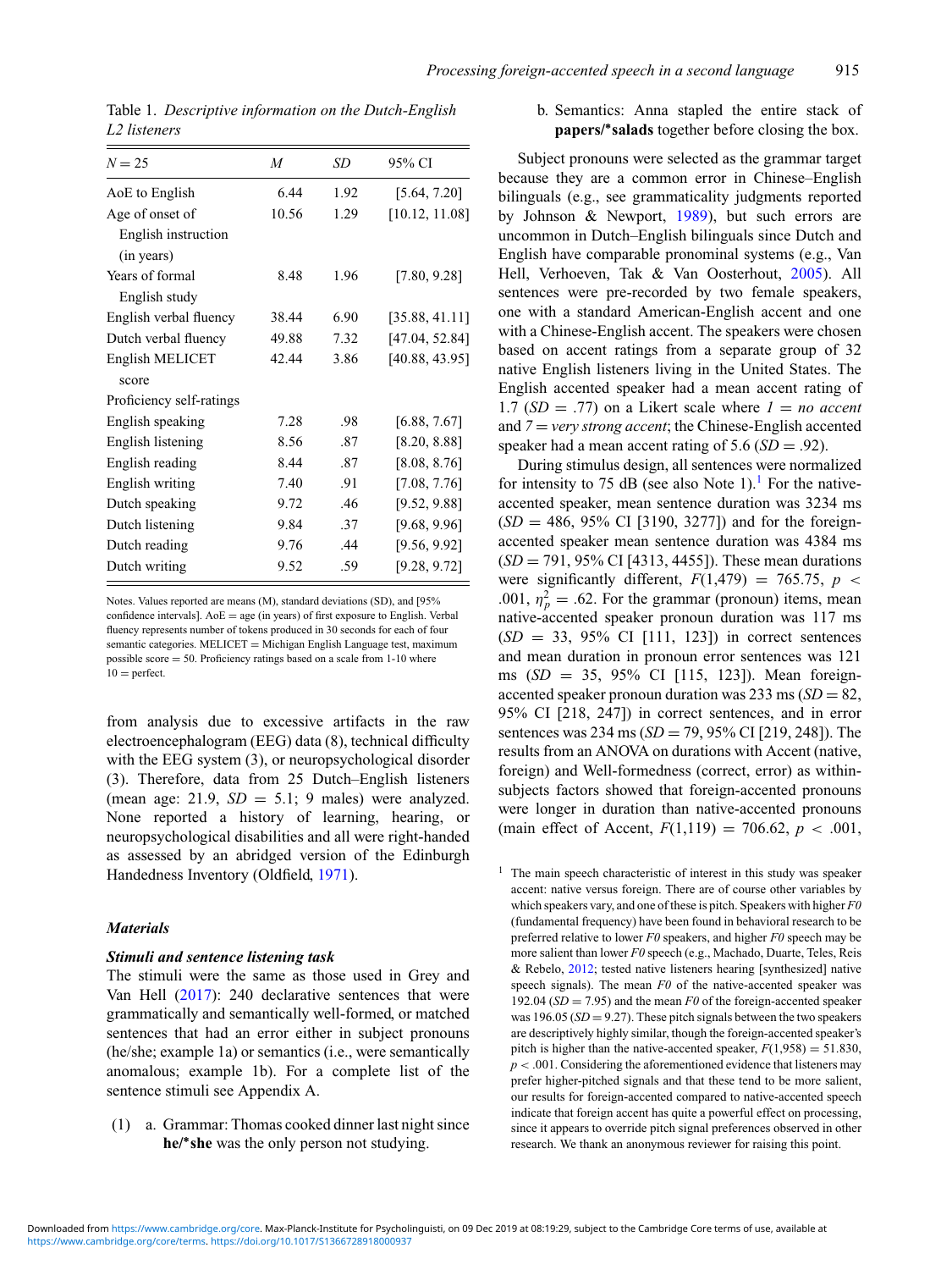$\eta_p^2$  = .85) with no other significant duration effects (Well-formedness,  $p = .698$ ,  $\eta_p^2 < .01$ ; Accent x Wellformedness,  $p = .677$ ,  $\eta_p^2 < .01$ ).

For the semantic items, spoken word frequency in American English was matched for correct and anomaly words,  $F(1,239) = 2.03$ ,  $p = .156$ ,  $\eta_p^2 = .01$  (correct  $M = 6008$ ,  $SD = 10805$ , 95% CI [4257, 8165]; anomaly *M* = 3922, *SD* = 10796, 95% CI [2230, 6111]) (Davies, 2008; The Corpus of Contemporary American English). For the native-accented speaker, mean duration for correct semantic items was  $326 \text{ ms } (SD = 83,$ 95% CI [312, 342]) and for semantic errors was 387 ms  $(SD = 91, 95\% \text{ CI}$  [371, 404]). For the foreignaccented speaker, mean duration for correct semantic items was 484 ms  $(SD = 127, 95\% \text{ CI}$  [461, 507]) and for semantic errors was 557 ms (*SD* = 151, 95% CI [530, 584]). An ANOVA with Accent and Well-formedness as within-subjects factors showed that durations for foreign-accented semantic critical items were longer than native-accented semantic items (main effect of Accent  $F(1,119) = 243.72, p < .001, \eta_p^2 = .67$  and that semantic error items tended to have longer durations than correct items (main effect of Well-formedness  $F(1,119) = 36.19$ ,  $p \lt 0.001$ ,  $\eta_p^2 = 0.23$ ; small effect size) and no other significant duration effects (Accent x Well-formedness,  $p = .548$ ,  $\eta_p^2 < .01$ ). The significant differences observed for duration of native- and foreign-accented sentences and items is typical for sentences spoken by native versus non-native speakers and is an inherent aspect of foreignaccented speech (Hanulíkova et al., 2012; Romero-Rivas et al., 2015).

Correct/error and native/foreign accent sentences were distributed across four experimental lists in a Latin-square design. There were 240 sentences in each list, half spoken by the native-accented speaker and half spoken by the foreign-accented speaker. Within each speaker condition for each list, 60 sentences were correct (30 grammar condition, 30 semantics condition), 30 contained the target grammar error, and 30 had a semantic error.

During EEG recording, sentences were presented within the context of a listening task. Participants were informed they were going to listen to two people talk about their friends' lives and were introduced to the names of 10 friends (5 female, 5 male names). No mention was made of accents, grammar, or semantics. Each trial began with a 500 ms fixation cross in the center of a black screen followed by a sentence delivered bi-aurally using speakers. The fixation remained on screen during the sentence. After the sentence, participants either saw the word "Ready?" or saw a written yes/no comprehension question to which they responded via a button-box. The "Ready?" screen was intended to allow participants to rest their eyes or blink before initiating the next sentence. The questions served to measure comprehension performance and to keep participants alert during the experiment. There were 48 yes/no questions for each list; 24 for each speaker condition (for 12 no and 12 yes responses).

## *Debriefing survey*

Following the listening task, participants completed a debriefing survey that asked whether they detected a difference in the accent of the two speakers. If they selected 'no' they were prompted to submit the survey. If participants selected 'yes', they were then asked to identify the accent of each speaker. This was a 'free' response, i.e., participants could type any response. Following accent identification, they rated the degree of each accent  $(1-7 \text{ rating}; 1 = no accent, 7 = very strong accent)$ and how easy it was to understand  $(1-7 \text{ rating}; 1 = \text{very})$ *easy to understand, 7* = *very difficult to understand*).

#### *Procedure*

After providing informed consent, participants were tested in a single session lasting approximately 2.5 hours. At the beginning of the session, participants completed a background survey that assessed lifelong language experience, neuropsychological background, and sociodemographic information. After this, participants were seated in a comfortable chair in a sound-attenuated room. Participants were read aloud the instructions (in English) of the sentence listening task and completed practice prior to the experimental task. Following EEG recording, participants completed additional tasks including English and Dutch verbal fluency (Luo, Luk & Bialystok, 2010), and an English grammar test, the MELICET (see Table 1).

#### *EEG acquisition and analysis*

Scalp EEG was recorded at a sampling rate of 1000 Hz from 32 Ag/AgCl active electrodes (extended 10– 20 system; Jasper, 1958) mounted in an elastic cap (Brain Products ActiCap, Germany). EEG was amplified with a Brain Vision BrainAmp system (Brain Products, Germany); it was filtered online with a .016-250 Hz bandpass filter and off-line with a 30 Hz half-amplitude low-pass filter (24dB/octave roll-off). Scalp electrodes were referenced online to a vertex reference and rereferenced off-line to the average of activity from the left and right mastoids. Additional electrodes were placed above and below the left eye and at the outer canthus of each eye, referenced in bipolar montages, in order to monitor ocular movements. Impedances were kept below  $10k\Omega$ .

ERPs were time-locked to the onset of the critical word for each sentence (the bolded words in example 1) and averaged off-line for both linguistic target conditions in each participant (200ms pre-stimulus baseline) within each accent condition. Data free of ocular and muscle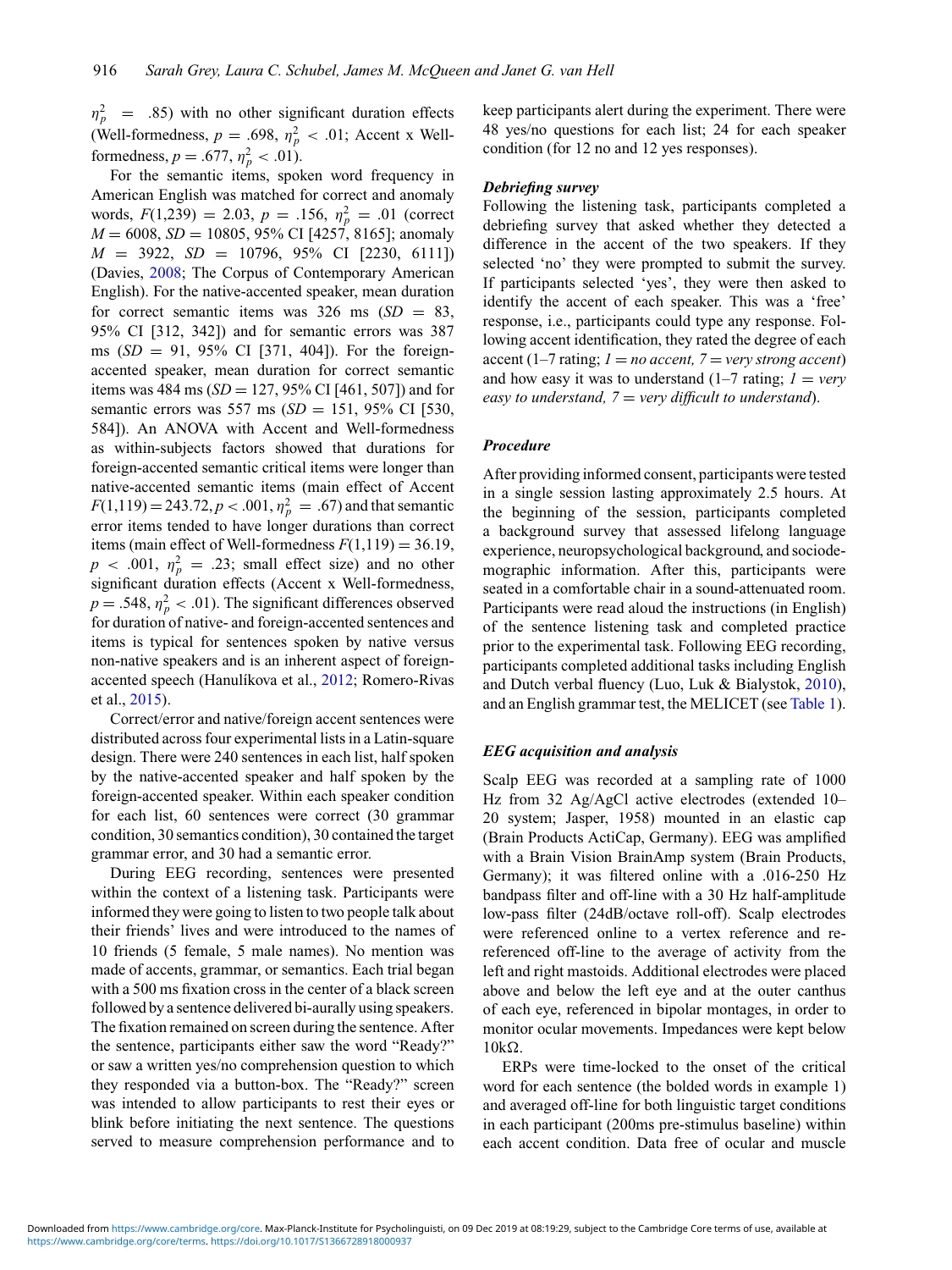artifacts were included in the analyses. Informed by previous research and visual evidence from the ERP waveforms, we selected the common time-windows for capturing the ERP effects of interest in this study: Nref, N400, P600. A time-window of 250–500 ms was selected to capture N400 and Nref effects (e.g., Nieuwland, 2014; Osterhout & Nicol, 1999) and a time-window of 500– 800 ms was selected due to the sustained character of Nrefs and to capture P600 effects (e.g., Grey, Tanner & Van Hell, 2017; Grey & Van Hell, 2017; Nieuwland, 2014), which as reviewed above have occasionally been elicited for pronoun mismatches. Data from the scalp electrodes were grouped into three distributional regions – anterior (Fz, F3, F4, FC5, FC6), central (Cz, C3, C4, CP1, CP2), and posterior (Pz, P3, P4, P7, P8) (for similar approaches see Grey et al., 2017; Hanulíkova et al., 2012; Romero-Rivas et al., 2015). Following Grey and Van Hell (2017), mean ERP amplitudes were entered into separate ANOVAs for each time window and linguistic target, with Accent (native, foreign), Well-formedness (correct, error), and Distribution (anterior, central, and posterior) as within-subjects factors. Follow-up analyses were conducted testing a priori hypotheses for the factors Accent and Well-formedness.

# **Results**

# *Sentence comprehension*

Listeners showed high comprehension accuracy,  $M = .85$ ,  $SD = .07$ . Accuracy was high in both the native English and foreign Chinese-English accent conditions (*M* = .90,  $SD = .07$  and  $M = .81$ ,  $SD = .11$ , respectively), but was significantly higher for native-accented sentences in a twotailed *t*-test by participants and by items  $(t/(24)) = 4.15$ ,  $p < .001$ ;  $t2(95) = 4.23$ ,  $p < .001$ ).

### *ERPs*

#### *Grammar*

ERP waveforms for pronoun grammar processing in the native accent and foreign accent conditions are presented in Figures 1 and 2, respectively, and the corresponding topographical voltage maps of both conditions are presented in the top panel of Figure 3. Visual inspection suggested that pronoun mismatches elicited an Nref in the native accent condition (see Figure 1), and no effects in the foreign-accented condition (see Figure 2). The results from the global ANOVA in the 250–500ms time window produced no significant main effects or interactions: main effect of Accent,  $p = .257$ ; main effect of Well-formedness,  $p = .152$ ; Accent x Wellformedness,  $p = .182$ ; Accent x Well-formedness x Distribution,  $p = .444$ . The results from the 500– 800 ms time-window produced a significant main effect

of Accent,  $F(1,24) = 7.585$ ,  $p = .011$ ,  $\eta_p^2 = .24$ , due to ERPs in the foreign accent condition being more positive than ERPs in the native accent condition (foreign *M*  $\mu$ V = 1.327, *SE* = .320; native *M*  $\mu$ V = .414,  $SE = .188$ ), but there were no significant main effects or interactions with Well-formedness (main effect of Well-formedness,  $p = .400$ . Accent x Well-formedness,  $p = .328$ , Accent x Well-formedness x Distribution,  $p = .714$ ).

To test the a priori hypotheses for differences in native and foreign-accented grammar processing in L2, we also conducted separate analyses within each accent condition for the two time-windows, with Wellformedness and Distribution as within-subjects factors. In the 250–500 ms window, the results showed a main effect for Well-formedness in the native accent condition,  $F(1,24) = 5.18$ ,  $p = .032$ ,  $\eta_p^2 = .18$ , as a result of pronoun mismatches (i.e., errors) eliciting more negative ERPs than pronoun matches (native accent mismatch  $M \mu V = .127$ ,  $SE = .260$ ; native accent match  $M \mu V = 1.044$ , *SE* = .304). In the foreign accent condition there was no significant main effect of Well-formedness  $(p = .821)$  and no interaction with Well-formedness  $(p = .915)$ . There were no significant main effects or interactions in either accent condition separately in the 500–800 ms window (native accent main effect of Wellformedness,  $p = .195$ , Well-formedness x Distribution,  $p = .574$ ; foreign accent main effect of Well-formedness,  $p = .805$ , Well-formedness x Distribution,  $p = .749$ ).

These analyses confirmed an Nref in the native accent condition, but no significant effect in the foreign accent condition.

#### *Semantics*

ERP waveforms for semantic processing in the native accent and foreign accent conditions are presented in Figures 4 and 5, respectively, and the corresponding voltage maps are presented in the bottom panel of Figure 3. Visual inspection suggests that semantic errors produced an N400 with a delayed onset in both accent conditions (see Figures 4 and 5). ANOVAs confirmed this. In the 250–500 ms time-window, there were no significant effects: main effect of Accent,  $p = .829$ ; main effect of Well-formedness,  $p = .650$ ; Accent x Well-formedness,  $p = .663$ ; Accent x Well-formedness x Distribution,  $p = .890$ . This indicates there were no differential ERP responses to semantic errors in this timewindow, where N400 effects are commonly observed. This was also the case when each accent condition was analyzed separately (native accent main effect of Wellformedness,  $p = .550$ , Well-formedness by Distribution,  $p = .759$ ; foreign accent main effect of Well-formedness,  $p = .960$ , Well-formedness x Distribution,  $p = .495$ ).

In the 500–800 ms time-window there was a significant main effect of Well-formedness,  $F(1,24) = 7.299$ ,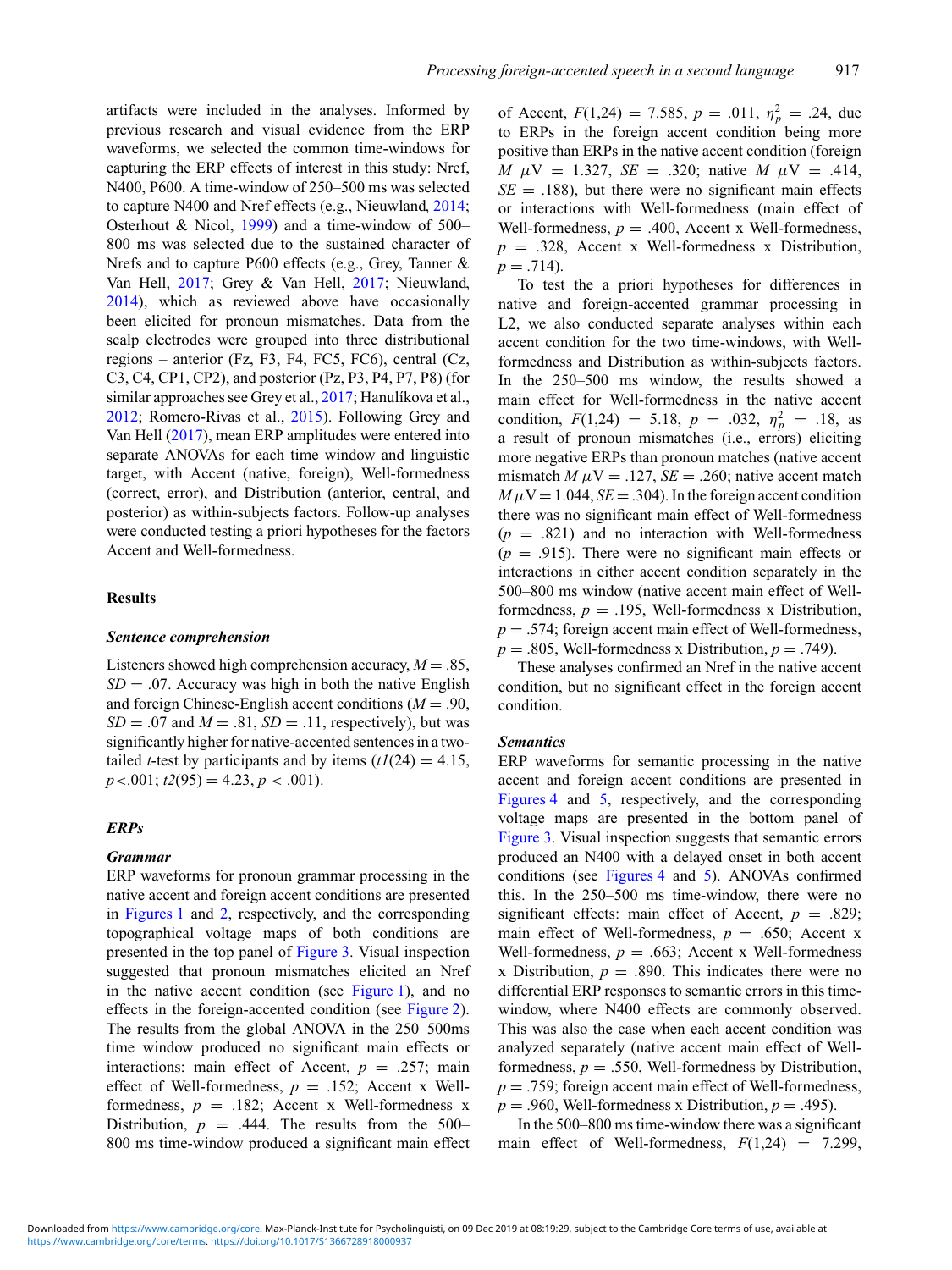

Figure 1. Grand mean ERP waveforms for nine representative electrodes for pronoun processing of native American-English accented speech. Waveforms represent activity for correct pronoun (solid line) and pronoun error (dashed line) conditions. Each tick mark represents 100 ms; negative voltage is plotted up. These and all subsequent waveforms were filtered with a 15 Hz low-pass filter for presentation purposes only. The black arrow indicates the Nref effect.

 $p = .012$ ,  $\eta_p^2 = .23$ , due to semantic errors eliciting more negative ERPs than correct semantics (error  $M \mu V =$  $-.644$ , *SE* = .283; correct *M*  $\mu$ V = .217, *SE* = .202), suggestive of an N400 with a late onset. Semantic errors elicited more negative ERPs than correct semantics for both native-accented and foreign-accented speech in this time window (native accent error  $M \mu V = -.633$ , *SE* = .388; native accent correct *M*  $\mu$ V = .194, *SE*  $= .386$ ; foreign accent error *M*  $\mu$ V =  $-.655$ , *SE* = .329; foreign accent correct  $M \mu V = .240$ ,  $SE = .288$ ). There was no significant main effect of Accent  $(p = .973)$ nor significant interactions with Accent (Accent x Wellformedness,  $p = .929$ ; Accent x Well-formedness x Distribution,  $p = .876$ . Analyses within each accent condition showed that the effect of Well-formedness did not reach significance separately in the two conditions (native accent  $p = .126$ ,  $\eta_p^2 = .095$ ; foreign accent  $p = .064$ ,  $\eta_p^2 = .14$ ). Thus, over BOTH accent conditions, semantic errors elicited a small but significant N400 effect with a delayed onset.

# *Debriefing*

The debriefing survey revealed that 100% of the Dutch– English listeners detected a difference in the accents. The debriefing also showed that many (44%) of the listeners believed the accents reflected regional or dialect accent differences in English, such as American-English versus Scottish-English, rather than identifying native- versus foreign-accented English. In fact, only 16% of the listeners differentiated the two accents as representing native versus foreign English and, of those, half (i.e., 8% of all listeners) correctly identified the Chinese-English accent.

Recall that participants were also asked to provide ratings for the degree of accentedness and comprehensibility of each accent (i.e., how easy it was to understand). As could be expected, the listeners rated the Chinese-English (foreign) accent as having a higher degree of accentedness than the American-English (native) accent,  $t(24) = 6.063$ ,  $p < .001$ (American-English accent rating  $M = 3.04$ ,  $SD = 1.54$ ;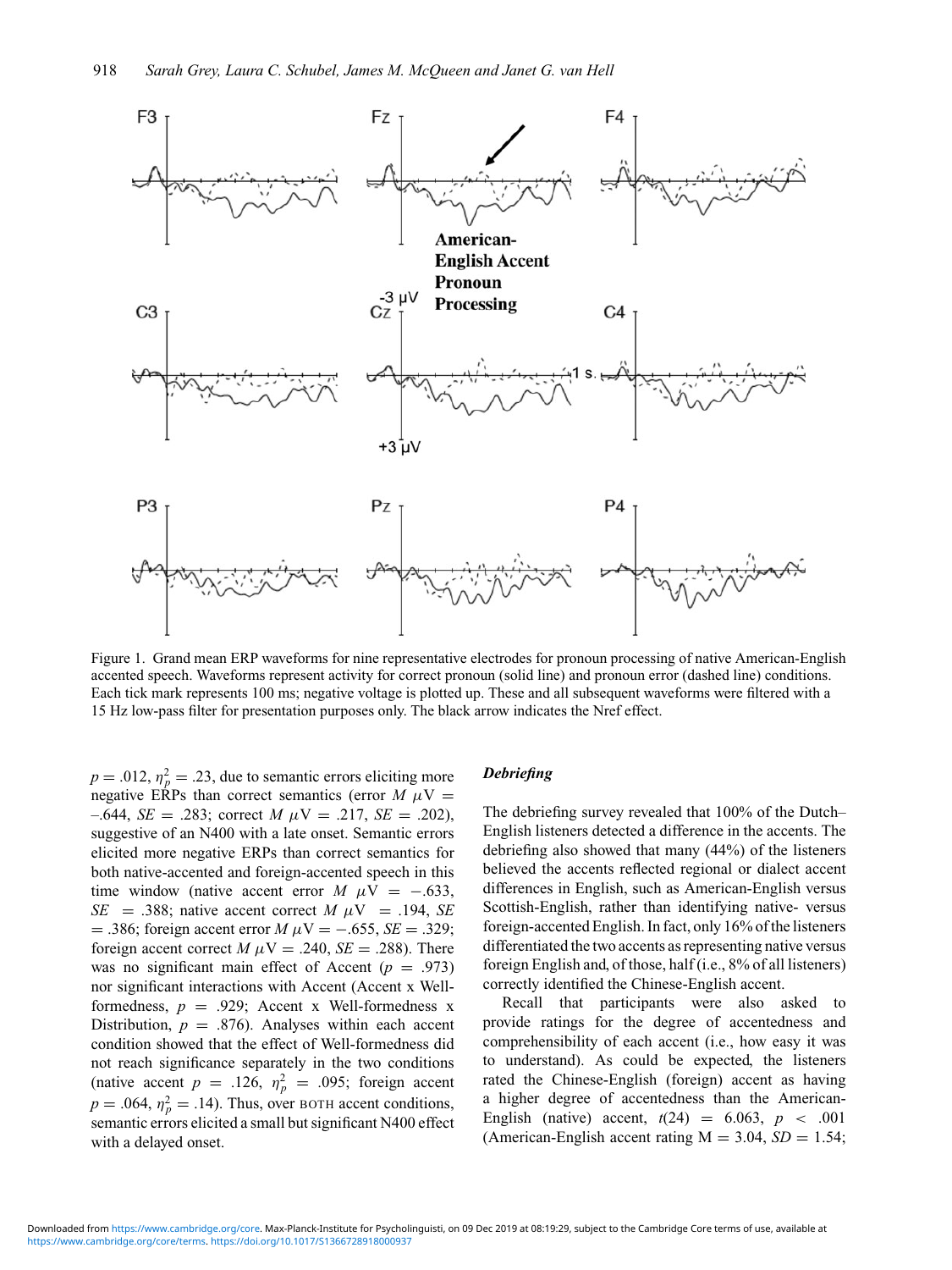

Figure 2. Grand mean ERP waveforms for nine representative electrodes for pronoun processing of foreign Chinese-English accented speech. Waveforms represent activity for correct pronoun (solid line) and pronoun error (dashed line) conditions. Each tick mark represents 100 ms; negative voltage is plotted up.

Chinese-English accent rating  $M = 5.68$ ,  $SD = 1.21$ . The listeners also rated the Chinese-English accent as being less comprehensible than the American-English accent,  $t(24) = 3.951$ ,  $p = .001$  (American-English rating  $M = 2.48$ ,  $SD = 1.81$ ; Chinese-English accent rating  $M = 4.68$ ,  $SD = 1.31$ . These ratings reinforce the notion that non-native speech (i.e., the Chinese-English accent tested here) tends to induce intelligibility and comprehension difficulties in listeners (e.g., Munro & Derwing, 1995a, 1995b), and replicate the debriefing outcomes from the native English listeners tested in Grey and Van Hell (2017).

#### **Discussion**

This study used ERPs to examine neural correlates of L2 processing of grammar and semantics in native- and foreign-accented speech, for a foreign accent that was different from the L2 listeners' own accent in the L2. To our knowledge, this is the first study to examine this issue at the sentence level.

Results for behavioral sentence comprehension showed that the Dutch–English listeners' comprehension accuracy was high for both accent conditions, but they responded more accurately to native American-English accented than to foreign Chinese-English accented sentences. This matches findings that have been observed for native listeners (e.g., Grey & Van Hell, 2017) and fits with other evidence that foreign-accented speech tends to produce comprehension difficulty (e.g., Munro & Derwing, 1995a). Considering the high L2 proficiency of the participants (see Table 1), the finding is also in line with recent research showing that, perhaps counterintuitively, greater relative difficulty in understanding foreign-accented speech may be an indicator of higher L2 proficiency, at least for L2 listeners who are processing a foreign accent different from their own (Lev-Ari et al., 2017; note that they tested lexical identification).

The ERP results for grammatical processing showed an Nref effect in response to pronoun mismatches only for the native-accented condition, and not for the foreignaccented condition. From the perspective that Nrefs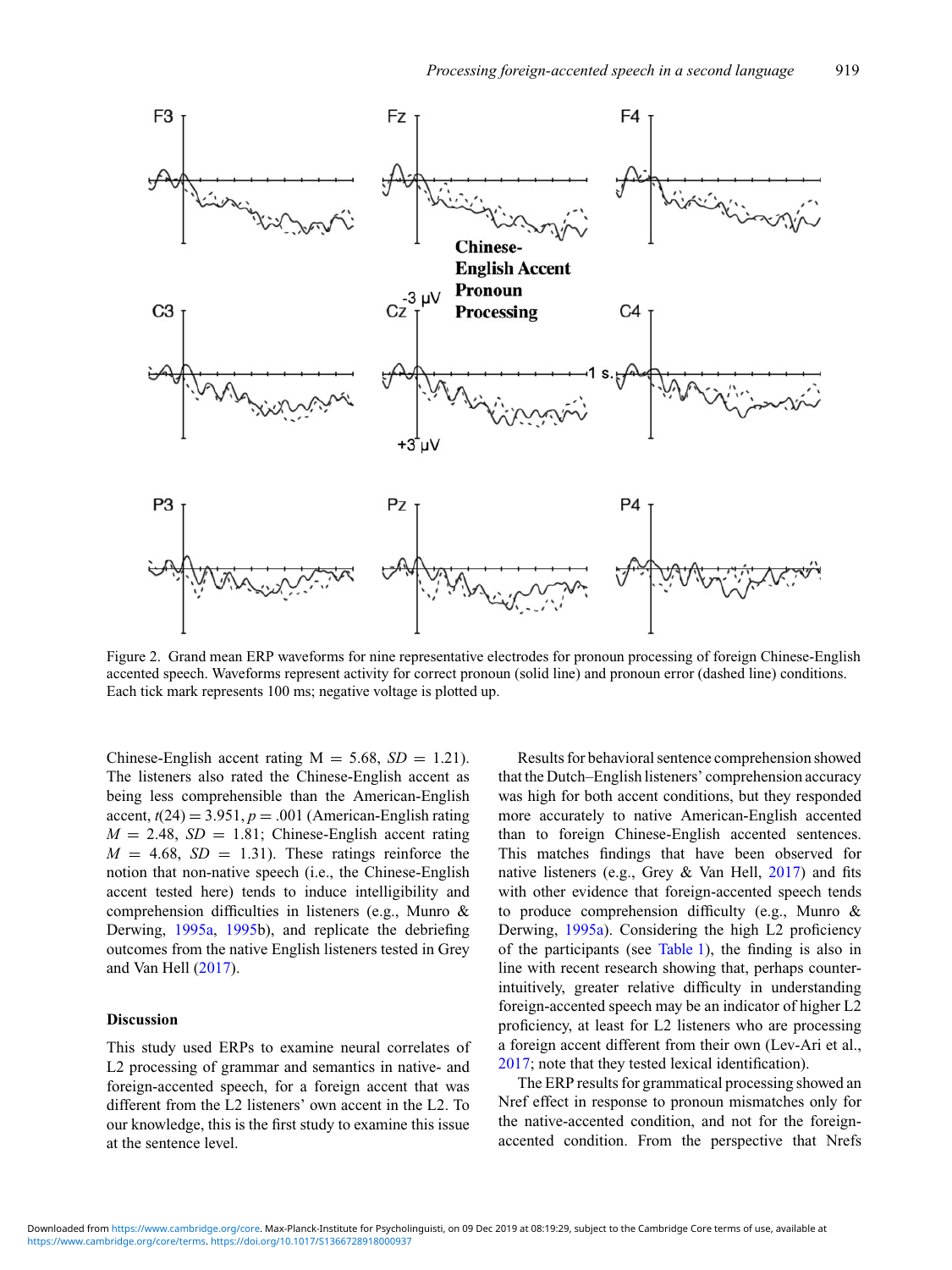

Figure 3. (Colour online) Topographical maps show the scalp distribution of activity in the pronoun grammar error minus its matched correct condition and the semantic error minus its matched correct condition for the two accent conditions. Activity is averaged for the 250–500 ms and 500–800 ms time windows. Calibration scale is  $\pm 2\mu$ V.

reflect a search in memory for the proper antecedent when the antecedent is missing (e.g., Nieuwland, 2014; Van Berkum, Brown, Hagoort & Zwitserlood, 2003), the present findings for the L2 listeners indicate that they initiated an antecedent search when encountering the mismatching pronoun in the native-accented L2 sentences, but not in the incongruent foreign-accented L2 sentences. One interpretation of this set of results is that rather than engaging in detailed grammatical processing of the foreign-accented sentences, the L2 listeners employed a 'good enough' processing strategy instead (e.g., Ferreira & Patson, 2007), which still allowed them to achieve high comprehension accuracy. This 'good enough' processing strategy may have been uniquely cued by the foreign-accented speaker identity (e.g., Bosker, Quené, Sanders & de Jong, 2014), and notably matches the results observed in L1 listeners in Grey and Van Hell  $(2017)$ .

ERP research on L2 grammatical processing (mostly focusing on the written modality rather than the auditory modality as tested here) shows that L2 participants are highly variable in whether they show L1-like ERP responses to grammatical violations, often as a function of L2 proficiency (Ojima, Nakata & Kakigi, 2005), type of language exposure (Batterink & Neville, 2013; Morgan-Short, Steinhauer, Sanz & Ullman, 2012), and crosslanguage similarity (Tolentino & Tokowicz, 2011). The L2 listeners in this study indeed showed an L1-like ERP pattern for L2 grammar processing as evidenced by the Nref observed for native-accented speech. Notably, the current results reveal that, within the same group of L2 listeners, incongruent and unfamiliar foreign-accented speech constitutes an important additional source of variability in the elicitation of ERP effects. Future research with other bilingual groups and grammatical targets will help to further generalize, or constrain, the present findings for differential L2 processing of nativeversus foreign-accented grammar during online sentence comprehension. Regarding research with other bilingual groups, it will also be important to consider the influence of L2 immersion. The bilinguals in the present study were tested in an L1 environment and bilinguals who are immersed in the L2 environment may show different results for the processing of native- and (congruent or incongruent) foreign-accented speech.

In contrast to grammar, the results for semantics showed a similar ERP pattern for native- and foreignaccented speech: an N400 effect. However, the N400 component was significantly delayed relative to standard L1 results. It is interesting that the N400 in this study showed a delayed onset but the Nref – found only for the native accent condition – did not. Recall that the pronoun in each sentence was co-indexed (either correctly or incorrectly) with a male or female name introduced at the beginning of the sentence (see example 1a in Methods and Appendix A). One possibility is that this boosted the referential information that could be used by the L2 listeners to process upcoming pronouns during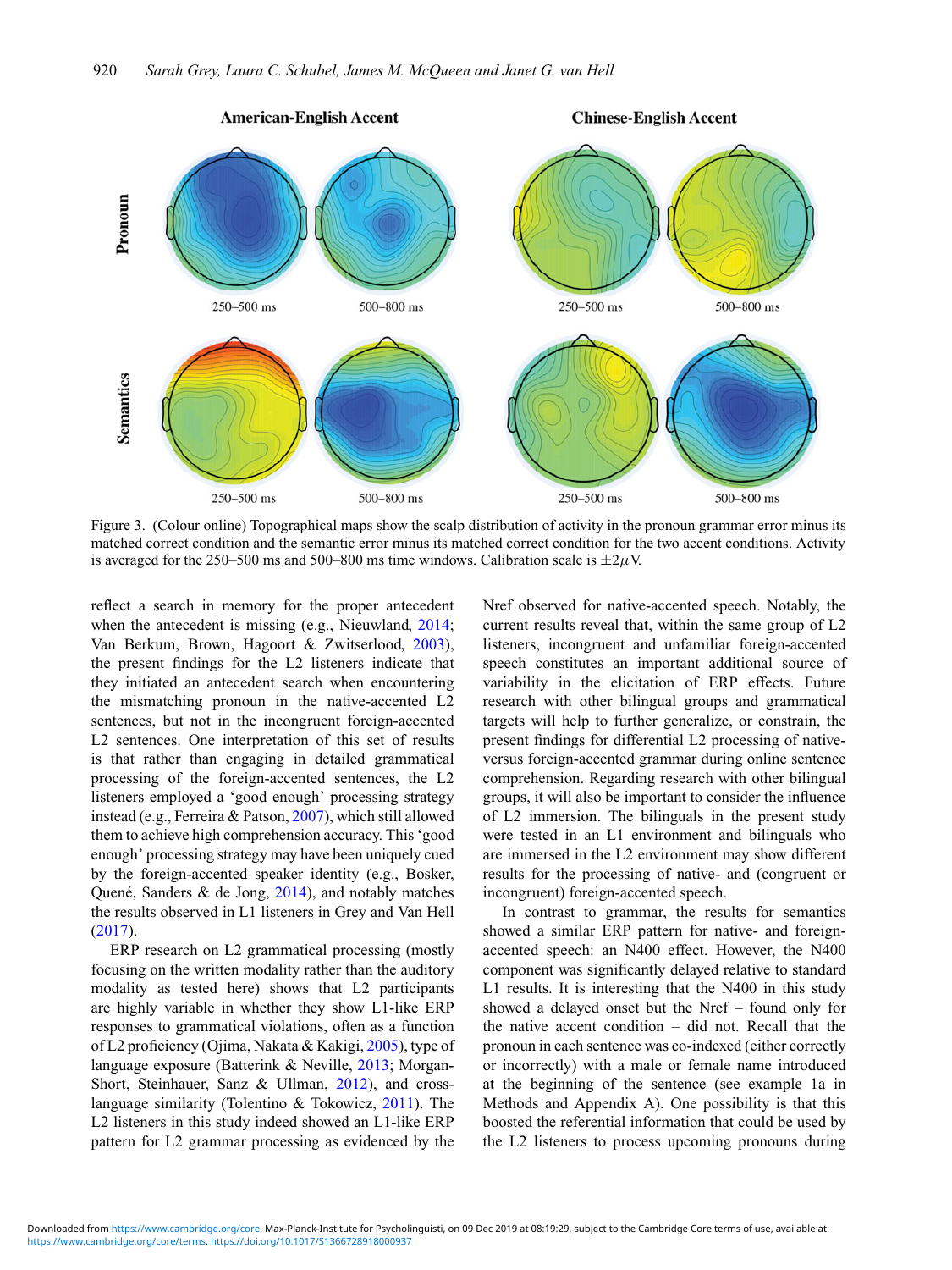

Figure 4. Grand mean ERP waveforms for nine representative electrodes for semantic processing of native American-English accented speech. Waveforms represent activity for correct semantics (solid line) and semantic error (dashed line) conditions. Each tick mark represents 100 ms; negative voltage is plotted up. The black arrow indicates the delayed-onset N400 effect.

sentence comprehension. For example, hearing the name *Thomas* may have boosted referential information for male pronouns such as *he*, *him*, *his*. This may have made incorrect (mismatching) pronouns even more salient, thus eliciting the Nref, at least for the native-accented speech. Semantics, on the other hand, was not tied to this limited set of grammatical gender information to potentially help boost (or predict) upcoming information that could be useful for listeners during sentence processing. Although one of the primary goals of the study was to test the effects of accent on semantic processing and not, for example, the semantic predictability of sentences, an interesting path for future research would be to examine how variation in the semantic predictability of L2 sentences affects the comprehension of foreign-accented and native-accented speech (see also Schertz & Hawthorne, 2018).

More generally, the delayed nature of the N400 here aligns with the small amount of ERP research on L2 semantic processing in sentence contexts, which shows that semantic errors tend to elicit N400s that are delayed or reduced in amplitude (for a review see Bowden et al., 2013). Delayed N400 effects may be due to slower or less efficient lexical-semantic processing in the L2 (for discussion, see Mueller, 2005). An alternative interpretation of the delayed negativity is that it is indexing conceptual rather than lexical processing of the semantic error, as suggested by Hahne and Friederici (2001). They hypothesize that the N400 indexes lexical/semantic integration, and that the later negativity indexes that semantic integration processes at the lexical level are supplemented in the L2 by semantic mapping between prior contextual information and the target error at a conceptual level.

The present study examined a further level of L2 semantic processing by investigating the effects of a native and foreign accent on processing. In this context of accented speech and L2 semantic processing, it is of note that the N400 effect was similar across both foreignand native-accented speech conditions. This result makes sense in light of the results for accent identification on the debriefing questionnaire. By and large, the L2 listeners believed they were listening to regional variants of native English, as opposed to native- versus foreign-accented English. In a study with native listeners, Goslin, Duffy, and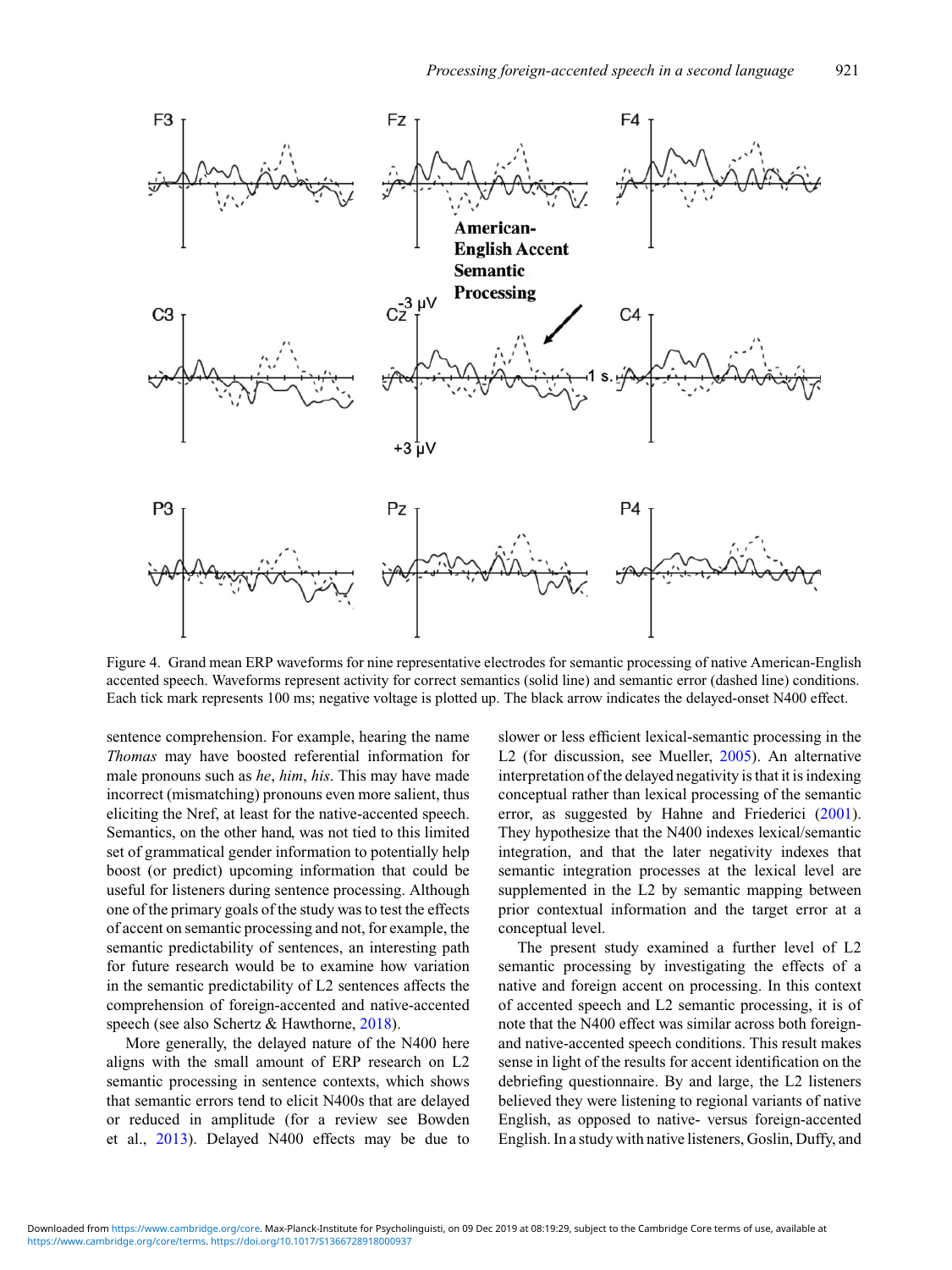

Figure 5. Grand mean ERP waveforms for nine representative electrodes for semantic processing of foreign Chinese-English accented speech. Waveforms represent activity for correct semantics (solid line) and semantic error (dashed line) conditions. Each tick mark represents 100 ms; negative voltage is plotted up. The black arrow indicates the delayed-onset N400 effect.

Floccia (2012) observed similar N400s during semantic processing of different regional accents. Our findings of similar N400s in the present study align well with that work, given that many of the L2 listeners in this study believed they were processing different regional accents. The limited ability of the L2 listeners to identify the accent contrasts with research on L1 listeners, who generally show high ability to distinguish native from foreign accentedness (e.g., Hanulíkova & Weber, 2012) even if precise identification of the foreign accent is variable among L1 listeners (e.g., Grey & Van Hell, 2017). However, the present debriefing result aligns well with work on foreign accent perception and intelligibility in L2, which has found that L2 listeners do not uniformly perceive strong accent differences between foreign- and native-accented speech (e.g., Munro, Derwing & Morton, 2006), especially for accents they are unfamiliar with (e.g., Witteman, Weber & McQueen, 2013).

The observation that the N400 for semantic processing had a delayed onset, in both native-accented and foreignaccented speech, is also of note. This finding is different from the findings for L1 listeners in Grey and Van Hell (2017), who were tested on the exact same materials. The L1 listeners in that study showed a delayed N400 to foreign-accented speech, but they showed a classicallytimed N400 for native speech. Linking the results of the current study with prior work suggests that a key factor for the time-course of semantic processing during accented speech comprehension may be FAMILIARITY with the accent, rather than nativeness versus foreignness *per se* (see also e.g., Larraza & Best, 2017; Porretta, Tremblay & Bolger, 2017; Van Heugten & Johnson, 2014 for recent work on lexical-level processing and accent familiarity). For example, Hanulíkova et al. (2012) observed classically-timed N400s for both native- and foreign-accented semantic processing in L1 listeners who were highly familiar with the foreign accent. Grey and Van Hell (2017) observed classic N400 timing in the native-accented condition in L1 listeners who were explicitly recruited to have limited experience with foreign-accented speech, and the listeners exhibited a delayed N400 for the foreign accent. The debriefing information in the current study showed that most of the L2 listeners thought they listened to regional variants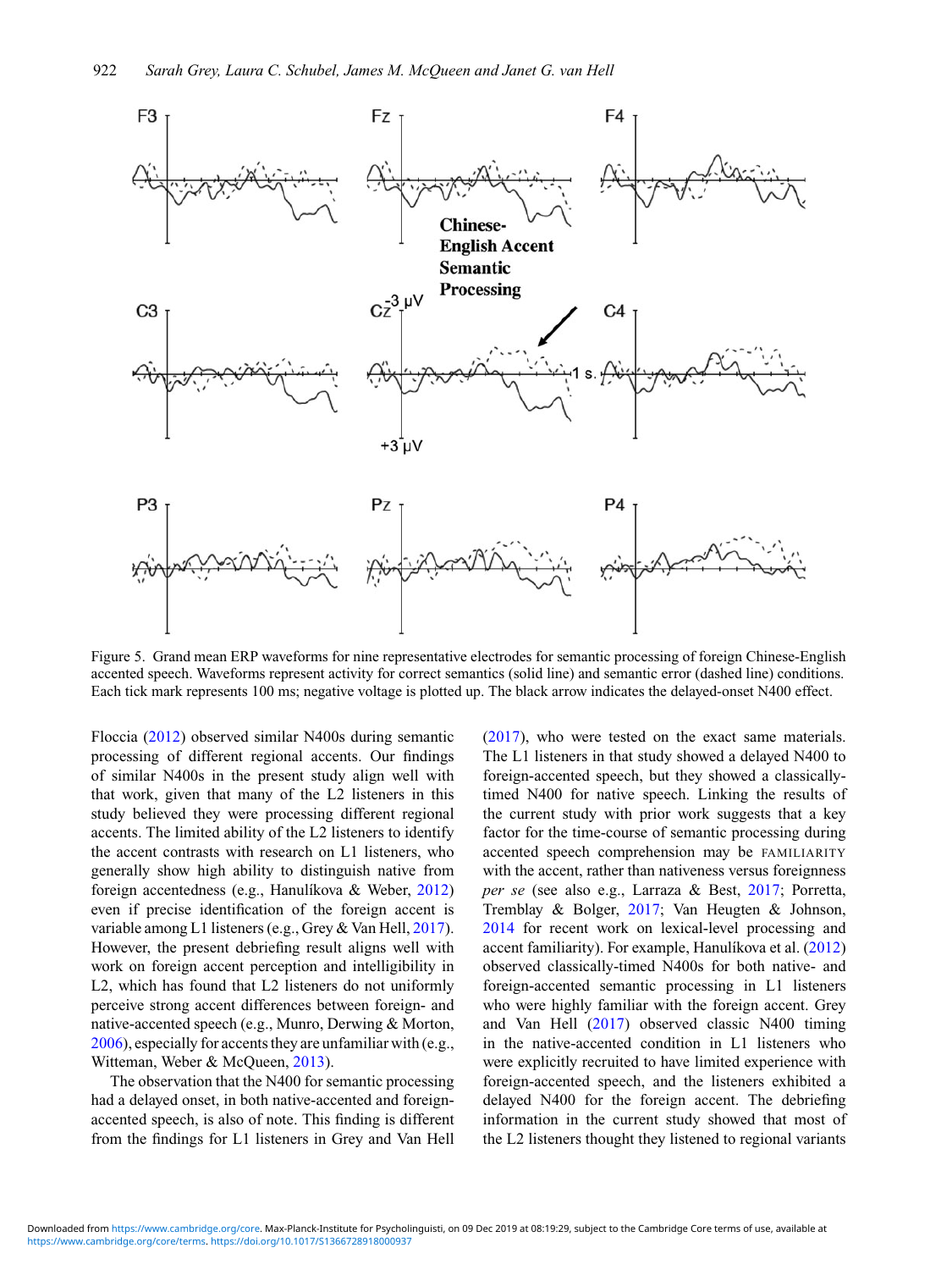of English, which indicates that they were not familiar enough with the distinction between native-accented (American-English) speech and unfamiliar, incongruent foreign-accented (Chinese–English) speech, resulting in the delayed time-course of the N400 observed over both accent conditions.

Another possibility is that although L2 listeners are highly capable of understanding the accented speech, as evidenced by their high comprehension accuracy (similar to L1 listeners confronted with a foreign accent), they are not able to do so in exactly the same way as L1 listeners. Thus, they experience a delayed time-course for semantic processing across both native and foreign accents. Further research on the effects of accentedness and accent familiarity on L2 processing of semantics during sentence comprehension will shed light on these possibilities.

To conclude, the current study's examination of L2 processing of native-accented and unfamiliar foreignaccented sentences provides novel insights into the realtime processing of accented speech in L2 listeners. The study demonstrates differential grammatical processing of native-accented compared with foreign-accented speech (i.e., an Nref vs. no effect) which paralleled ERP results observed in L1 processing (Grey & Van Hell, 2017). It also demonstrates similar semantic processing in the two accent conditions (delayed N400 in both cases) which differed from results observed in L1 processing of the same sentences (Grey & Van Hell, 2017). With worldwide multilingualism and increasing globalization, L2 speakerlisteners are frequently in communicative contexts where they are processing a variety of foreign accents. The present findings show that these communicative contexts induce differential patterns of processing for L2 grammar and semantics of native-accented and unfamiliar foreignaccented L2 sentences, and suggest an important role for the L2 listener's familiarity with the accent.

# **Appendix A**

Sentence stimuli. Target words are in bold, <sup>∗</sup> indicates the pronoun mismatch or semantically anomalous word. See Grey and Van Hell (2017) for further details.

#### **Pronoun**

Peter wanted to skip gym class because **he/∗she** had a hurt ankle.

John was confused about the rent notice because **he/∗she** had already mailed the check.

Thomas was carrying several bottles of water because **he/∗she** would be hiking for a long time.

Richard wanted to wake up early to work out because **he/∗she** knew the meeting would be long.

Kevin thought it had rained because **he/∗she** could see puddles in the yard.

Peter was late for math class because **he/∗she** woke up later than expected.

John had to attend the meeting because **he/∗she** wanted a position on the board.

Thomas thought the race was over because **he/∗she** saw people cheering in the crowd.

Richard borrowed the book from the library because **he/∗she** wanted to read ahead.

Kevin walked to school early because **he/∗she** wanted to avoid the rain.

Peter did not want to cancel the visit to the doctor but **he/∗she** had an exam that day.

John did not wake up early to study but **he/∗she** received a high grade anyway.

Thomas would feel more confident but **he/∗she** received a bad review.

Richard returned the books but **he/∗she** still owed a late fee.

Kevin wanted to travel to Europe but **he/∗she** was not sure there would be time.

Peter wanted to eat dinner but **he/∗she** needed to finish the essay.

John was proud after seeing the test score but **he/∗she** knew it could have been higher.

Thomas was planning to attend the meeting but **he/∗she** missed the bus to school.

Richard normally eats smaller meals but **he/∗she** was very hungry after working out.

Kevin spilled a bowl of soup but **he/∗she** mopped the floor.

Peter won an award at the end of the game since **he/∗she** scored three out of the five goals.

John went to the dentist today since **he/∗she** felt a loose tooth last night.

Thomas went to the mall after class since **he/∗she** wanted to buy new pants.

Richard decided not to go to practice since **he/∗she** was not feeling well.

Kevin went to the car wash since **he/∗she** had the afternoon free.

Peter ran home after band practice since **he/∗she** still had a lot of energy

John did not want to attend social studies since **he/∗she** forgot to finish the homework.

Thomas cooked dinner last night since **he/∗she** was the only person not studying.

Richard had the desk repaired since **he/∗she** knew the owners loved it.

Kevin sat in a desk closer to the front since **he/∗she** forgot to bring glasses.

Peter drank a lot of coffee because **he/∗she** could not stay awake.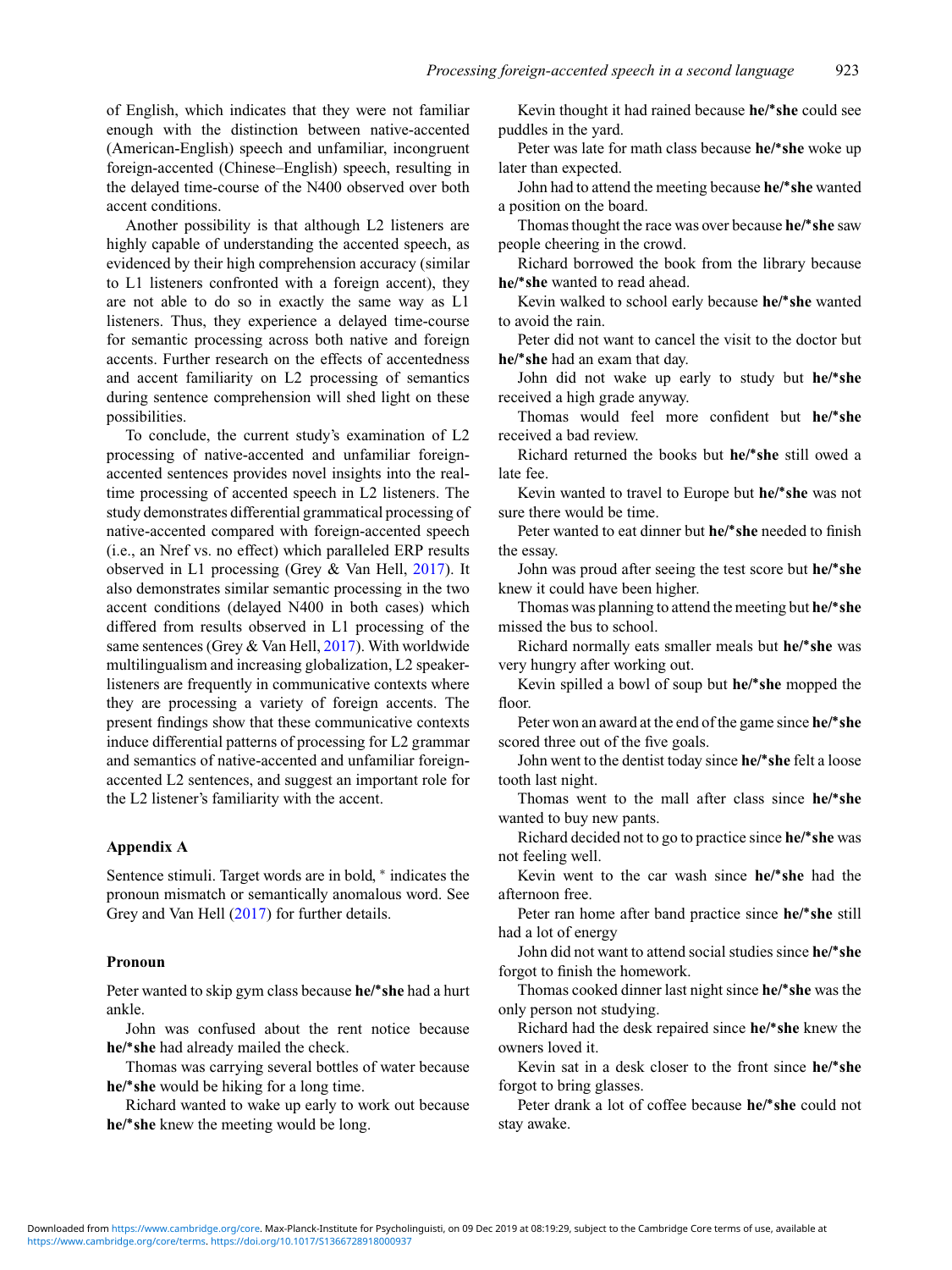John won the contest because **he/∗she** had a lot of support.

Thomas had trouble following the strict diet because **he/∗she** loved eating ice cream.

Richard likes studying in the morning because **he/∗she** is the only one up at that time.

Kevin played video games all day because **he/∗she** did not have to go to school.

Peter decided to go fishing because **he/∗she** never went as a kid.

John went camping with the family because **he∗/she** was going to be in town.

Thomas retook the exam because **he/∗she** did not like the grade.

Richard decided to rent out the apartment because **he/∗she** would be traveling all summer.

Kevin wanted to eat an early lunch because **he/∗she** knew there would not be time later on.

Peter was having trouble seeing but **he/∗she** had just gotten new glasses.

John did not think anyone would attend the ceremony but **he/∗she** saw close friends in the crowd.

Thomas was excited about the concert but **he/∗she** knew it would take time from his studying.

Richard would have called the hotel but **he/∗she** forgot to charge the phone last night.

Kevin was sick but **he/∗she** decided to play the game anyway.

Peter had a lot of homework but **he/∗she** was still in a very good mood.

John wanted to eat dinner downtown but **he/∗she** could not find the time.

Thomas was supposed to be at the party but **he/∗she** decided to go to the movies.

Richard did not to want attend the show alone but **he/∗she** was the only one free that night.

Kevin wanted to skip the meeting but **he/∗she** had to give a presentation.

John wore contacts today since **he/∗she** had an important interview.

Thomas bought two tickets for the theater since **he/∗she** had a friend visiting.

Richard played the music loud since **he/∗she** had a hearing problem.

Kevin went to bed late since **he/∗she** did not have class in the morning.

Peter went shopping since **he/∗she** needed new clothes and shoes.

John asked for a glass of water since **he/∗she** had eaten a lot of salty popcorn.

Thomas walked to the market since **he/∗she** wanted more exercise.

Richard could not go to the festival since **he/∗she** forgot to buy tickets.

Kevin failed the class since **he/∗she** stopped attending lectures.

John went to the emergency room since **he/∗she** was still feeling sick.

Mary wanted to skip dance class because **she/∗he** had a severe headache.

Emily was worried about the job interview because **she/∗he** still had a sore throat.

Anna was hoping to turn the paper in on time because **she/∗he** needed a good grade.

Kaitlyn wanted to go to sleep early because **she/∗he** had an 8 a.m. workshop.

Megan thought it had rained because **she/∗he** saw water spots on the car.

Mary was worried about the presentation because **she/∗he** was not prepared.

Emily was unsure about the answer because **she/∗he** did not read the textbook.

Anna was excited to check the mail because **she/∗he** was receiving a package today.

Kaitlyn was absent from school because **she/∗he** was sick with the flu.

Megan enjoyed traveling to Europe because **she/∗he** could try new foods.

Mary was excited to go home but **she/∗he** would also miss spending time on campus.

Emily thought the paper was challenging but **she/∗he** agreed the topic was fair.

Anna had planned to wear sandals but **she/∗he** realized it would be rainy.

Kaitlyn was tired of doing homework but **she/∗he** would be too busy to finish tomorrow.

Megan would shop online but **she/∗he** likes to try on the clothes.

Mary did not want to appear on TV but **she/∗he** had agreed to be a guest.

Emily had been optimistic about the exam but **she/∗he** received quite a low score.

Anna normally enjoyed walking home but **she/∗he** was very tired from gym.

Kaitlyn usually liked going to work but **she/∗he** was in trouble with management.

Megan likes the new school but **she/∗he** has trouble passing the exams.

Mary went to the pageant since **she/∗he** wanted to support the girls.

Emily exchanged the gift since **she/∗he** did not like the color.

Anna went to the hospital since **she/∗he** was not feeling well.

Kaitlyn fundraised for the European trip since **she/∗he** could not afford the cost alone.

Megan was sure to be accepted in the program since **she/∗he** met all the criteria.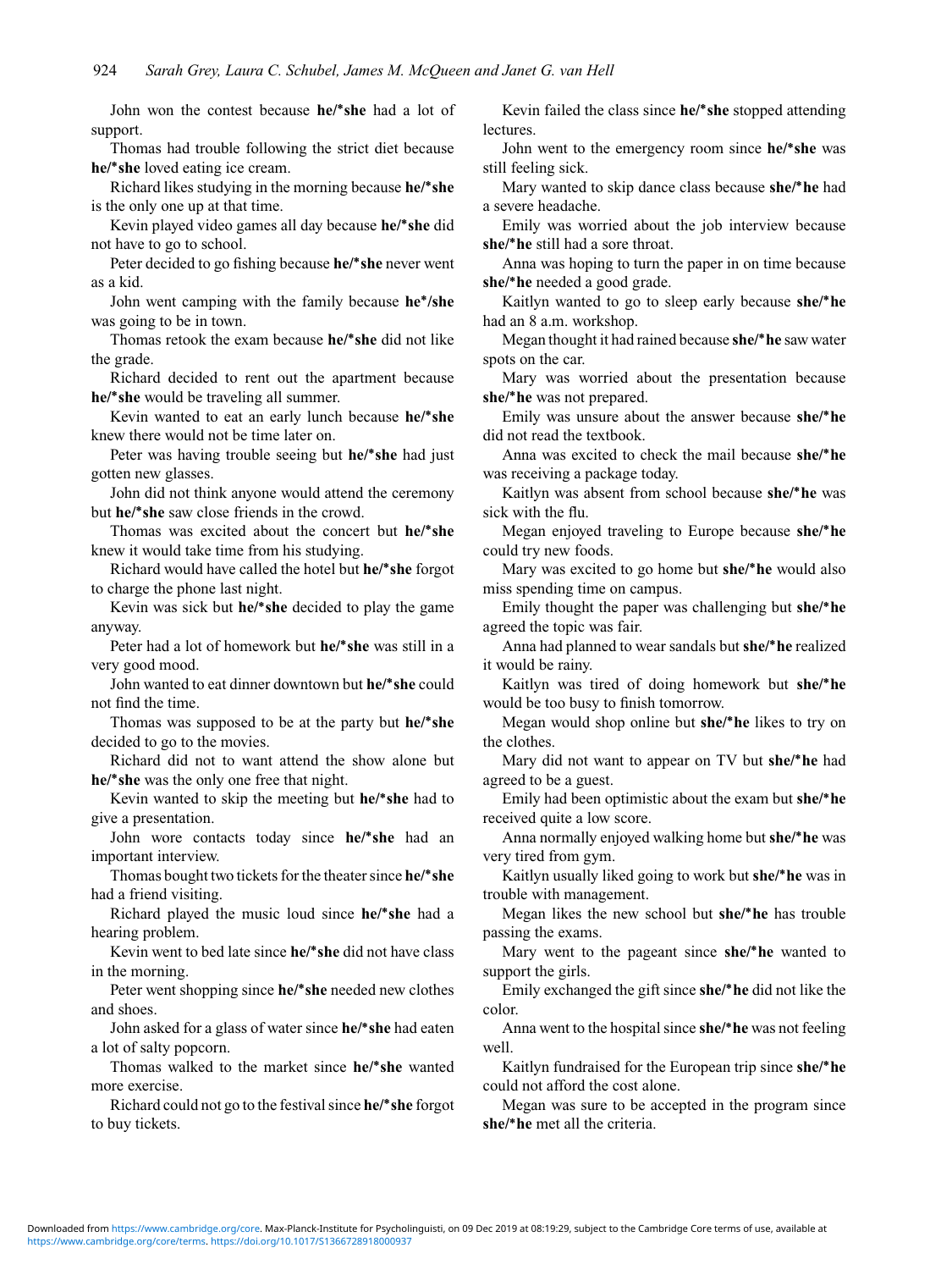Mary slept an extra hour since **she/∗he** did not have class until much later.

Emily was worried about the exam grade since **she/∗he** did not know the answer to several questions.

Anna requested a tutor since **she/∗he** was failing the class.

Kaitlyn played the entire game because **she/∗he** wanted to take the trophy home.

Megan took a long bath since **she/∗he** was sore from practice.

Mary got the answers wrong because **she/∗he** switched the questions around.

Emily decided to lose weight because **she/∗he** wanted to fit in the dress.

Anna did not want to see the movie because **she/∗he** heard it was boring.

Kaitlyn rode the bus to work because **she/∗he** did not want to pay for gas.

Megan studied all night because **she/∗he** had a test the next morning.

Mary ended the relationship because **she/∗he** did not feel good about it anymore.

Emily was fired from the job because **she/∗he** skipped three days of work.

Anna cleaned the house because **she/∗he** wanted to impress everyone.

Kaitlyn disliked going to camp because **she/∗he** did not like the mosquitoes.

Megan apologized to the group because **she/∗he** was wrong about the due date.

Mary knew there were several weeks until the trip but **she/∗he** was already very excited.

Emily lost the keys yesterday but **she/∗he** was able to get in the house.

Anna does not usually take the scenic route **but/∗he** she wanted to see the mountains.

Kaitlyn did not have class in the morning but **she/∗he** woke up early anyway.

Megan does not like cleaning but **she/∗he** will be having visitors tonight.

Mary wanted to finish the marathon but **she/∗he** began to cramp half way through.

Emily was sore from running but **she/∗he** still attended yoga class

Anna was normally confident but **she/∗he** was nervous about the presentation.

Kaitlyn needed a break from work but **she/∗he** could not take a vacation.

Megan could have worked at home but **she/∗he** needed a color printer.

Mary took a different route to school since **she/∗he** wanted a change of scenery.

Emily went to the store since **she/∗he** forgot to buy eggs.

Anna was unable to finish the documentary since **she/∗he** did not pay the internet bill.

Kaitlyn arrived early to the park since **she/∗he** was hosting the yearly picnic.

Megan cooked spaghetti since **she/∗he** had the evening free.

Mary worked extra hours since **she/∗he** needed more money for bills.

Emily was not surprised by the job offer since **she/∗he** had excellent references.

Anna decided to get a new haircut since **she/∗he** had several upcoming interviews.

Kaitlyn felt left out of the conversation since **she/∗he** had to skip going to the play.

Megan canceled going to camp since **she/∗he** would be taking extra classes.

### **Semantics**

Mary baked a cake with walnuts and **berries/∗teacups** because it was the teacher's favorite.

Emily has a record marathon time of two **hours/∗tablecloths** and twenty minutes.

Anna was happy she remembered to water the **plants/∗lamps** and flowers before work.

Kaitlyn went on a brisk thirty-minute **walk/∗pillow** every morning last week.

Megan was thirsty and drank a bottle of **water/∗sand** before working out.

Peter had fun on the trip but spent almost a thousand **dollars/∗puppets** on all the food and drinks.

John spent the entire weekend writing thank you **cards/∗candlesticks** to the guests from the party.

Thomas quoted the secretary and the **supervisor/ <sup>∗</sup>toothbrush** in the weekly project report.

Richard ate a bagel with **jelly/∗telephone** and butter for lunch.

Kevin proclaimed his innocence and denied the **lies/∗potatoes** that had been written about him.

Mary sent two signed copies of the **contract/∗turtle** to the main office.

Emily's wristwatch stopped working and needed **batteries/∗tomatoes** before her vacation.

Anna stapled the entire stack of **papers/∗salads** together before closing the box.

Kaitlyn suspected that the bird food had been eaten by the **squirrels/∗notebooks** that she saw outside last night.

Megan gave the dirty dog a **bath/∗computer** to get rid of the mud.

Peter ate a very spicy taco and his **mouth/∗trophy** was still burning.

John drank an entire **bottle/∗keyboard** of water after his long run.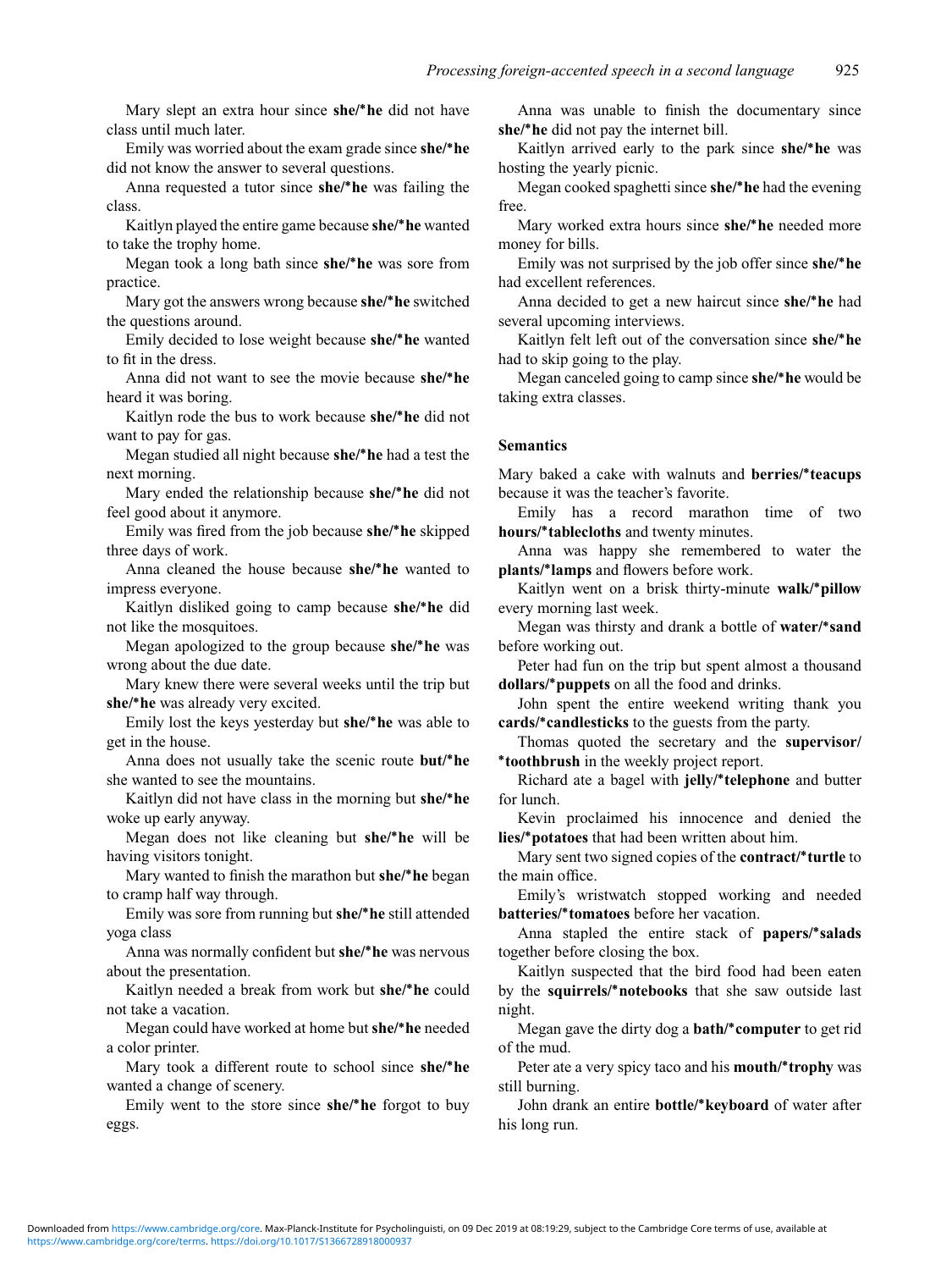Thomas had an interview and made sure to iron the **suit/∗yogurt** before going to sleep.

Richard parked the **van/∗shampoo** near the building entrance.

Kevin loved the band and had heard all of their **albums/∗pancakes** at least twenty times.

Mary was upset with the store and wrote a long email to the **manager/∗elevator** to complain about the clerk.

Emily had lost weight and could wear all of the **dresses/∗brooms** she saw in clothing stores.

Anna helped plant new flowers and **bushes/∗lipstick** in the front and back yard.

Kaitlyn has worked out in the gym five **days/∗carpets** a week since college

Megan needed to know if the pizza sauce had **oregano/∗mittens** in it since she was allergic.

Peter fixed his hair with a **comb/∗zucchini** because it had grown long.

John walked a long way to **work/∗briefcase** in the mornings for exercise.

Thomas read a **story/∗carrot** about a man going on an adventure

Richard planted **potatoes/∗refrigerators** and cabbage in his green house.

Kevin had fun playing on the **swingset/∗grapefruit** and sliding down the slide.

Mary thought it was nice outside and opened the **window/∗lightbulb** to let fresh air in.

Emily crumpled up the latest draft of the **essay/∗moustache** after writing it for hours.

Anna saw the spilled wine and mopped the **kitchen/∗elephant** so nobody would slip.

Kaitlyn raked all the **leaves/∗pockets** in the front yard Wednesday.

Megan was craving Italian food and wanted to eat **spaghetti/∗driveways** for dinner this weekend.

Peter had a thirty-minute break so he walked around the **park/∗account** to get some fresh air.

John swam in the **lake/∗nickel** every day last summer. Thomas saw the roads were slippery so he gripped the **wheel/∗bee** tightly to avoid losing control.

Richard had a cold and blew his **nose/∗table** with a handkerchief.

Kevin need to tie the wood together so he used a **rope/∗zoo** that was bought last winter.

Mary listened to the **teacher/∗napkin** lecture about ancient civilizations.

Emily knitted the **sweater/∗brick** with different colors. Anna framed the **photo/∗mist** and hung it on her living room wall.

Kaitlyn flushed the paperwork down the **toilet/∗factory** by complete accident.

Megan grabbed an envelope and sealed the **letter/∗fire** firmly with wax.

Peter used the knife to spread **butter/∗magazine** on his English muffin.

John spilled a little bit of **coffee/∗cathedral** on the brand new carpet.

Thomas felt a terrible amount of **pain/∗folder** in his stomach yesterday.

Kevin tipped the **waiter/∗volcano** twenty percent after paying the bill.

Mary packed the pants and **t-shirts/∗highway** into the suitcase.

Emily went to the **hospital/∗scarf** to visit her grandmother.

Anna diagnosed the **child/∗barrel** with chicken pox at the hospital.

Kaitlyn traveled across the ocean in a **plane/∗cactus** to attend the conference.

Megan likes to sprinkle **cashews/∗telescopes** on her chocolate ice cream.

Peter took his **puppy/∗cave** for a run around the block.

John preheated the **oven/∗necklace** at four hundred degrees.

Thomas zipped up the **jacket/∗doorknobs** because it was very cold outside.

Richard turned on the **television∗/pistachio** to watch his favorite show.

Kevin peeled an apple and a **pear/∗wagon** for the fruit salad.

Mary received a new mitt for Christmas and caught the **ball/∗igloo** in it during baseball practice.

Mary loves peanut butter and **jelly/∗bookcase** sandwiches.

Emily could not golf anymore since she hit the last **ball/∗shoe** into the pond.

Anna went to the beach and now had to wash off the **sand/∗phone** before starting work.

Kaitlyn was having eye trouble from looking at the screen of the **computer/∗oven** all day yesterday.

Megan was babysitting and built a tower of **blocks/∗jelly** that was taller than the couch.

Peter decided to make lemonade and mixed sugar and **water/∗gravel** in the large pitcher.

John put the letter in the **mailbox/∗water-hose** so it would arrive on time.

Thomas tried to pet the barking **dog/∗jeans** after playing fetch.

Richard wrapped the present in **paper/∗milk** and many colorful bows.

Kevin cannot eat many fruits like **apples/∗trees** or pears due to an allergy.

Mary put bread in the oven because she enjoyed **toast/∗piano** with jam for breakfast.

Emily played her **violin/∗window** while everyone sang along.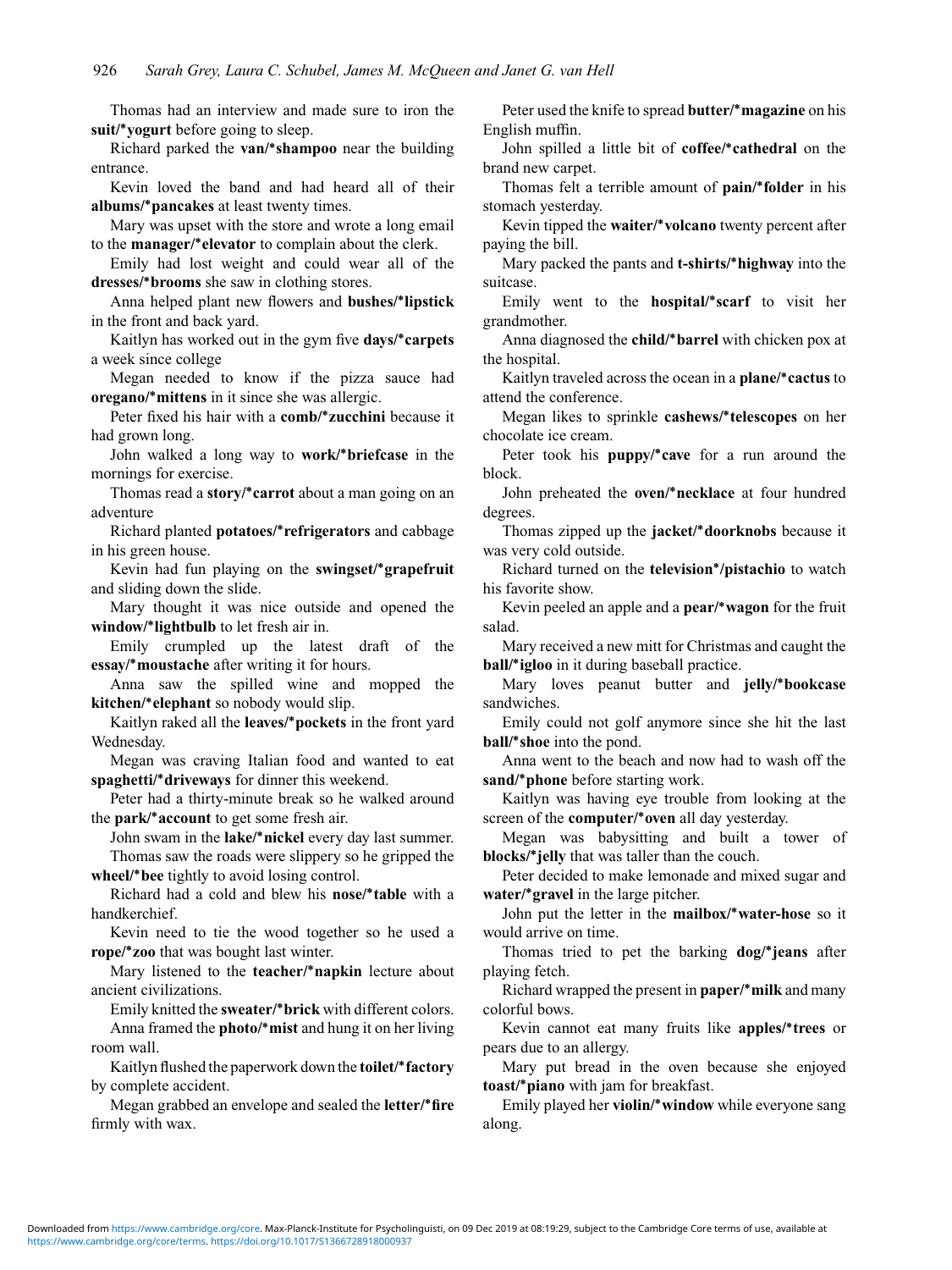Anna loves lying in the grass at night and looking up at the **stars/∗pigs** in the clear sky.

Kaitlyn had to squint at the chalkboard after she stepped on her **glasses/∗cake** and broke the lenses.

Megan was yelled at by her **parents/∗glasses** for making fun of her sister.

Peter felt sick after eating an entire batch of **cookies/∗laundry** that was meant for the bake sale.

John had nothing to wear because all the **clothes/∗baseballs** were still in the washer.

Thomas felt very hot because he had a **fever/∗carpet** caused by the flu.

Richard was having trouble in class and was sad to receive a bad **grade/∗sock** on the test again.

Kevin was drinking a **soda/∗poster** and spilled it all over the table.

Kevin spilled paint on the couch and flipped the cushion to hide the **stain/∗umbrella** since it would not wash out.

Mary moisturizes with **lotions/∗hairclips** because her skin is very dry.

Emily gossiped to her friend and started a **rumor/∗street** about a girl in the class.

Anna did not like athletics and her least favorite class was **gym/∗noodle** since it involved a lot of sports.

Kaitlyn could not see so she turned on the **lights/∗shelter** to brighten the room.

Megan cut her leg on the nail and put a **bandaid/∗television** on it to stop the bleeding.

Peter was riding his bike when he got a flat **tire/∗bag** and walked the rest of the way.

John received a lot of money for his birthday and deposited it in the **bank/∗sky** to save for a car.

Thomas went to the eye doctor who gave him a new pair of **glasses/∗gloves** so he could see better.

Richard asked his mom to pass the salt and **pepper/∗house** for his meal at dinner.

Kevin did not feel tired but fell asleep on the **couch/∗ceiling** early in the evening.

Mary stopped wearing ponytails because the boys kept pulling her **hair/∗marble** in between classes.

Emily added cereal to the bowl and then poured in **milk/∗money** so she could eat breakfast.

Anna watched the couple become husband and **wife/∗principal** during the wedding.

Kaitlyn watched the big storm and heard lots of **thunder/∗teacher** throughout the night.

Megan wore penny loafers with knee-high **socks/∗kidneys** as part of the school uniform.

Peter loves pasta so it is not surprising spaghetti with **meatballs/∗newspaper** is his favorite meal.

John was eating pizza and poured a big glass of **soda/∗ham** to drink with the snack.

Thomas did not like healthy food so he rarely bought fruits or **vegetables/∗boxes** at the grocery store.

Richard washed the mud from his hands with hot water and **soap/∗brick** in the kitchen sink.

Kevin made two hotdogs and put ketchup and **mustard/∗mermaid** on both for dinner.

Mary always listened to loud **music/∗orange** even though it gave her mom headaches.

Emily loved going to the pet store because it was filled with **animals/∗sidewalks** to play around with.

Anna asked her teacher to line the boys up in the front and the **girls/∗tubas** in the back today.

Kaitlyn wore rings on each of her **fingers/∗hamburgers** to campus every day.

Megan used to love visiting the farm and helping milk the **cows/∗pillows** a few days each month.

Peter microwaved the leftover **food/∗crayon** at work for lunch.

John scraped the icing off the birthday **cake/∗soccer** because he did not like chocolate.

Thomas visited the beach and swam in the **ocean/∗closet** during the long weekend break.

Richard hates the cold so his favorite season is **summer/∗broccoli** since the weather is warm.

Kevin took the clothes out of the washer and put them in the **dryer/∗diary** so he could finish his laundry.

Mary watched the spider build a **web/∗window** so it could catch flies.

Emily does not like needles so she tried to hide when the **doctor/∗poodle** walked in the examination room.

Anna finished reading the book and returned it to the **library/∗strawberry** to avoid paying a fee.

Kaitlyn swam in the **pool/∗needle** to keep cool in the summer.

Megan turned on the radio so she could listen to **music/∗bench** while she was in the car.

Peter wanted to play soccer but it had rained and the **field/∗pencil** was still too muddy.

John liked to shop at different **stores/∗candles** and visited the mall often.

Thomas wrote an **email/∗eraser** to the president of the club.

Richard studies late in the **library/∗juice** for his final exam.

#### **References**

Batterink, L., & Neville, H. (2013). Implicit and explicit second language training recruit common neural mechanisms for syntactic processing. *Journal of Cognitive Neuroscience, 25*(*6*)*,* 936–951.

Bent, T., & Bradlow, A. R. (2003). The interlanguage speech intelligibility benefit. *The Journal of the Acoustical Society of America, 114,* 1600.

Bent, T., & Holt, R. F. (2013). The influence of talker and foreign-accent variability on spoken word identification.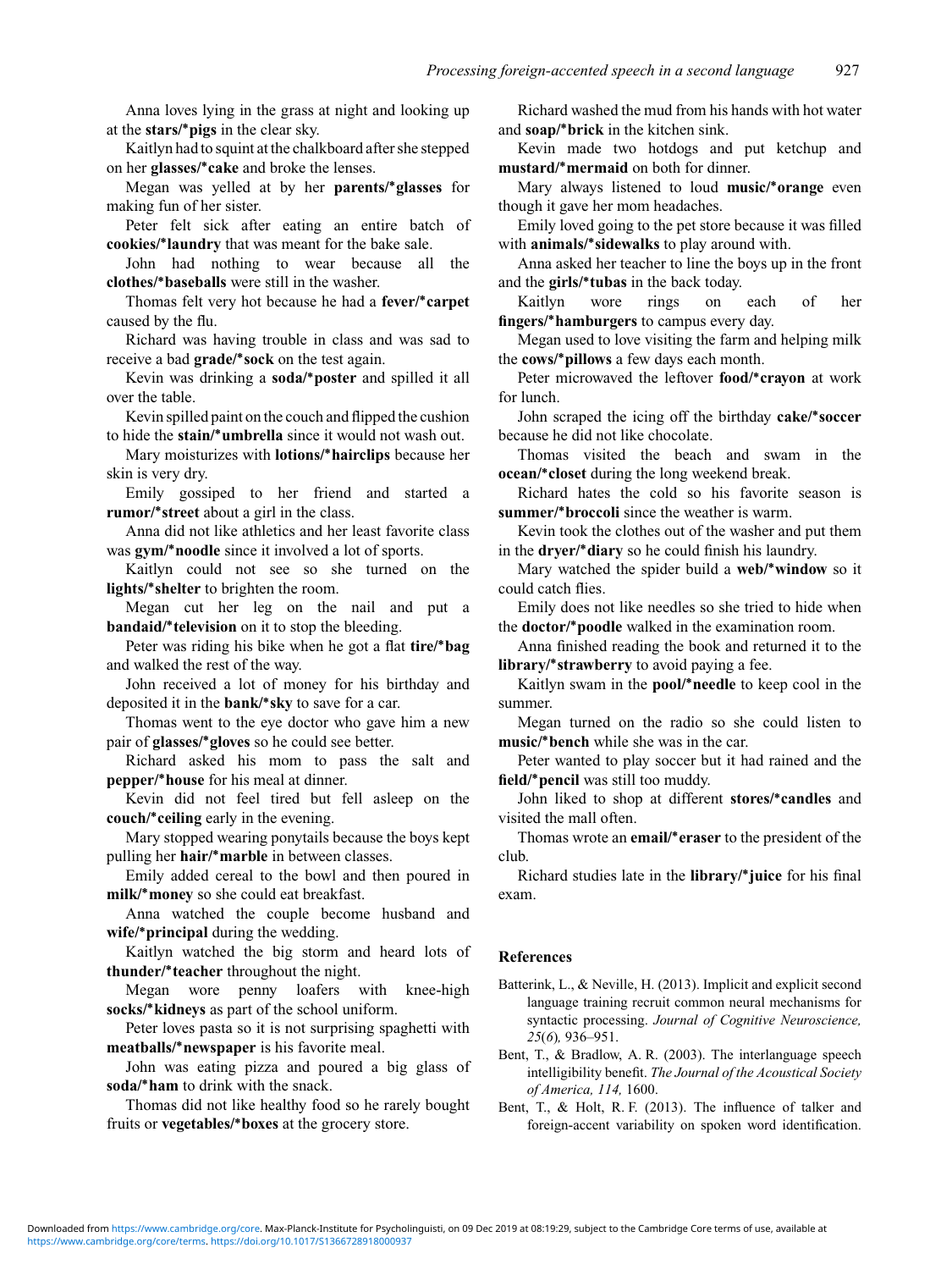*The Journal of the Acoustical Society of America, 133*(*3*)*,* 1677–1686.

- Bosker, H. R., Quené, H., Sanders, T., & de Jong, N. H. (2014). Native 'um's elicit prediction of low-frequency referents, but non-native 'um's do not. *Journal of Memory and Language*, *75,* 104–116.
- Bowden, H. W., Steinhauer, K., Sanz, C., & Ullman, M. T. (2013). Native-like brain processing of syntax can be attained by university foreign language learners. *Neuropsychologia, 51*(*13*)*,* 2492–2511.
- Cristia, A., Seidl, A., Vaughn, C., Schmale, R., Bradlow, A., & Floccia, C. (2012). Linguistic processing of accented speech across the lifespan. *Frontiers in psychology, 3*.
- Davies, M. (2008) *The Corpus of Contemporary American English: 520 million words, 1990-present*. Available online at [http://corpus.byu.edu/coca/.](http://corpus.byu.edu/coca/)
- Ferreira, F., & Patson, N. D. (2007). The 'good enough'approach to language comprehension. *Language and Linguistics Compass*, *1*(*1-2*)*,* 71–83.
- Filik, R., Sanford, A. J., & Leuthold, H. (2008). Processing pronouns without antecedents: Evidence from event-related brain potentials. *Journal of Cognitive Neuroscience, 20*(*7*)*,* 1315–1326.
- Flege, J. E., Munro, M. J., & MacKay, I. R. A. (1995). Factors affecting strength of perceived foreign accent in a second language. *The Journal of the Acoustical Society of America, 97*(*5*)*,* 3125–3134.
- Gluszek, A., & Dovidio, J. F. (2010). The way they speak: A social psychological perspective on the stigma of nonnative accents in communication. *Personality and Social Psychology Review, 14*(*2*)*,* 214–237.
- Goslin, J., Duffy, H., & Floccia, C. (2012). An ERP investigation of regional and foreign accent processing. *Brain and Language, 122*(*2*)*,* 92–102.
- Grey, S., Tanner, D., & Van Hell, J. G. (2017). How right is left? Handedness modulates neural responses during morphosyntactic processing. *Brain Research, 1669,* 27–43.
- Grey, S., & Van Hell, J. G. (2017). Foreign-accented speaker identity affects neural correlates of sentence comprehension. *Journal of Neurolinguistics, 42,* 93–108.
- Hahne, A., & Friederici, A. D. (2001). Processing a second language: Late learners' comprehension mechanisms as revealed by event-related brain potentials. *Bilingualism: Language and Cognition, 4,* 123–141.
- Hanulíkova, A., van Alphen, P. M., van Goch, M. M., & Weber, A. (2012). When one person's mistake is another's standard usage: The effect of foreign accent on syntactic processing. *Journal of Cognitive Neuroscience, 24*(*4*)*,* 878–887.
- Hanulíkova, A., & Weber, A. (2012). Sink positive: Linguistic experience with th substitutions influences nonnative word recognition. *Attention, Perception, & Psychophysics, 74*(*3*)*,* 613–629.
- Hayes-Harb, R., Smith, B. L., Bent, T., & Bradlow, A. R. (2008). The interlanguage speech intelligibility benefit for native speakers of Mandarin: Production and perception of English word-final voicing contrasts. *Journal of phonetics, 36*(*4*)*,* 664–679.
- Imai, S., Walley, A. C., & Flege, J. E. (2005). Lexical frequency and neighborhood density effects on the recognition of

native and Spanish-accented words by native English and Spanish listeners. *The Journal of the Acoustical Society of America, 117*(*2*)*,* 896–907.

- Johnson, J. S., & Newport, E. L. (1989). Critical period effects in second language learning: The influence of maturational state on the acquisition of English as a second language. *Cognitive Psychology, 21*(*1*)*,* 60–99.
- Kaan, E. (2007). Event-related potentials and language processing: A brief overview. *Language and Linguistics Compass,* 571–591.
- Kutas, M., & Federmeier, K. D. (2011). Thirty years and counting: Finding meaning in the the N400 component of the event-related brain potential *Annual Review of Psychology, 62,* 621–647.
- Larraza, S., Samuel, A. G., & Oñederra, M. L. (2016). Listening to accented speech in a second language: First language and age of acquisition effects. *Journal of Experimental Psychology: Learning, Memory, and Cognition*, *42*(*11*)*,* 1774.
- Larraza, S., & Best, C. T. (2017). Differences in phonetic-tolexical perceptual mapping of L1 and L2 regional accents. *Bilingualism: Language and Cognition,* 1–21.
- Lev-Ari, S., Heugten, M., & Peperkamp, S. (2017). Relative difficulty of understanding foreign accents as a marker of proficiency. *Cognitive Science, 41*(*4*)*,* 1106– 1118.
- Luo, L., Luk, G., & Bialystok, E. (2010). Effect of language proficiency and executive control on verbal fluency performance in bilinguals. *Cognition, 114,* 29–41.
- Machado, S., Duarte, E., Teles, J., Reis, L., & Rebelo, F. (2012). Selection of a voice for a speech signal for personalized warnings: The effect of speaker's gender and voice pitch. *Work*, *41*(*Supplement 1*)*,* 3592–3598.
- Marian, V., & Shook, A. (2012). *The cognitive benefits of being bilingual*. Paper presented at the Cerebrum: the Dana forum on brain science.
- Morgan-Short, K. (2014). Electrophysiological approaches to understanding second language acquisition: A field reaching its potential. *Annual Review of Applied Linguistics, 34,* 15–36.
- Morgan-Short, K., Steinhauer, K., Sanz, C., & Ullman, M. T. (2012). Explicit and implicit second language training differentially affect the achievement of native-like brain activation patterns. *Journal of Cognitive Neuroscience, 24*(*4*)*,* 933–947.
- Mueller, J. L. (2005). Electrophysiological correlates of second language processing. *Second Language Research, 21*(*2*)*,* 152–174.
- Munro, M. J., & Derwing, T. M. (1995a). Foreign accent, comprehensibility, and intelligibility in the speech of second language learners. *Language Learning, 45*(*1*)*,* 73– 97.
- Munro, M. J., & Derwing, T. M. (1995b). Processing time, accent, and comprehensibility in the perception of native and foreign-accented speech. *Language and Speech, 38*(*3*)*,* 289–306.
- Munro, M. J., Derwing, T. M., & Morton, S. L. (2006). The mutual intelligibility of L2 speech. *Studies in Second Language Acquisition, 28*(*1*)*,* 111–131.